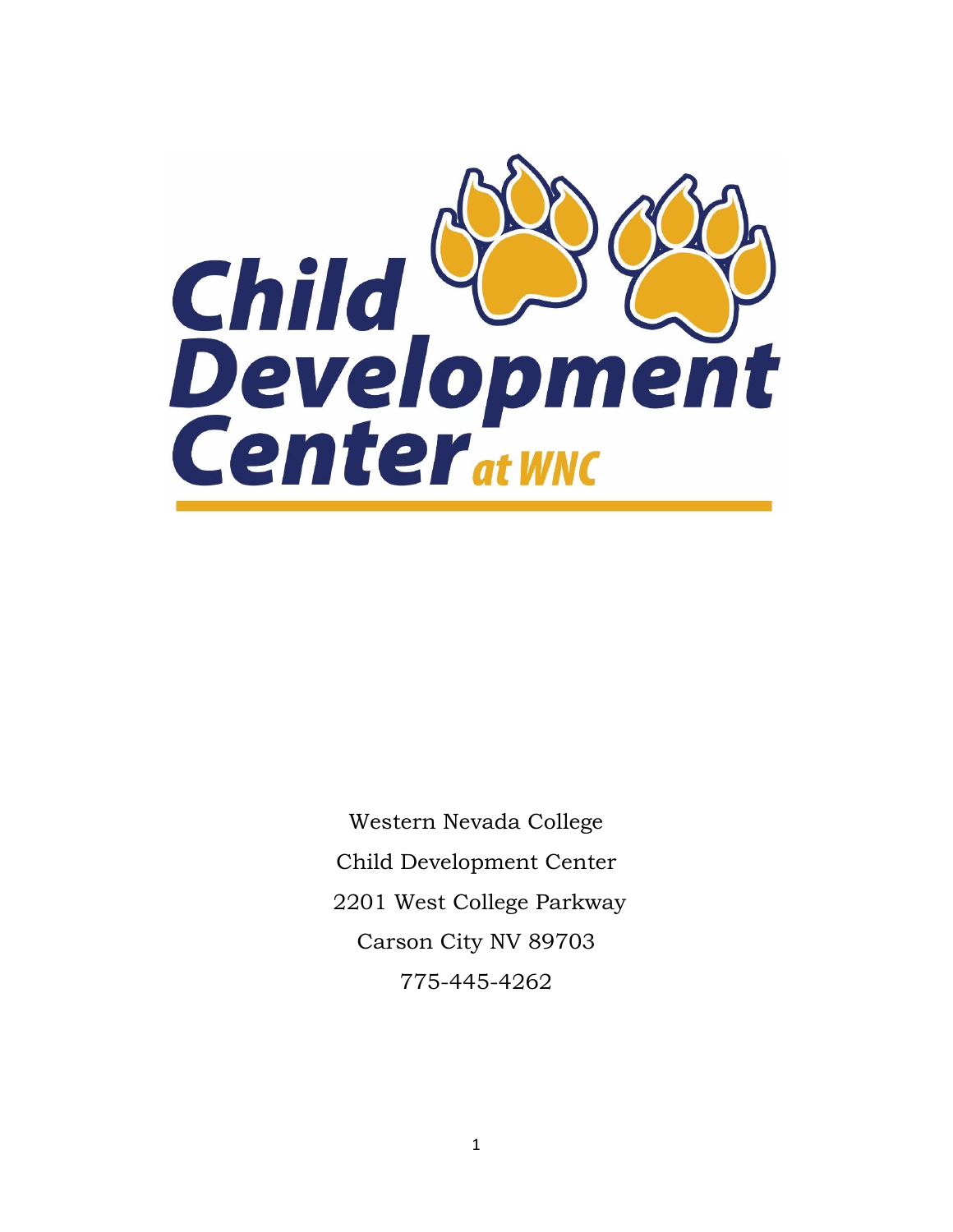# Child Development Center Vision

Through a quality program, the WNC Child Development Center (CDC) will provide nurturing and developmentally appropriate care for children and families.

# Child Development Center Mission

WNC Child Development Center strives to provide developmentally appropriate quality care for the whole child. We focus on the creative, emotional, intellectual, physical, and social growth of each distinct child. We are committed to providing a warm and welcoming Child Development Center for children and families. The Child Development Center is a place where families come to find support, individualized care, and tools for success.

## *Goals for our children:*

- to be competent and confident in their abilities
- to be self-directed in a constructive, creative manner
- to be successful in future educational experiences
- to develop a love for learning and the ability to learn how to learn
- to develop self-control and a sense of right and wrong
- to feel good about who they are
- to learn cooperation with other children as well as adults
- to reach their full potential in emotional, intellectual, physical and social development

## *Principles of Child Development and Learning:*

- Domains of children's development-creativity, emotional, intellectual, physical, and social-are closely related. Development in one domain influences and is influenced by development in other domains.
- Development occurs in a relatively orderly sequence, with later abilities, skills, and knowledge building on those already acquired.
- Development proceeds at varying rates from child to child as well as unevenly within different areas of each child's functioning.
- Early experiences have both cumulative and delayed effects on each child's development; optimal periods exist for certain types of development and learning.
- Development proceeds in predictable directions toward greater complexity, organization and internalization.
- Development and learning occur in and are influenced by multiple cultural and social contexts.
- Children are active learners, drawing on direct physical and social experiences as well as culturally transmitted knowledge to construct their own understandings of the world around them.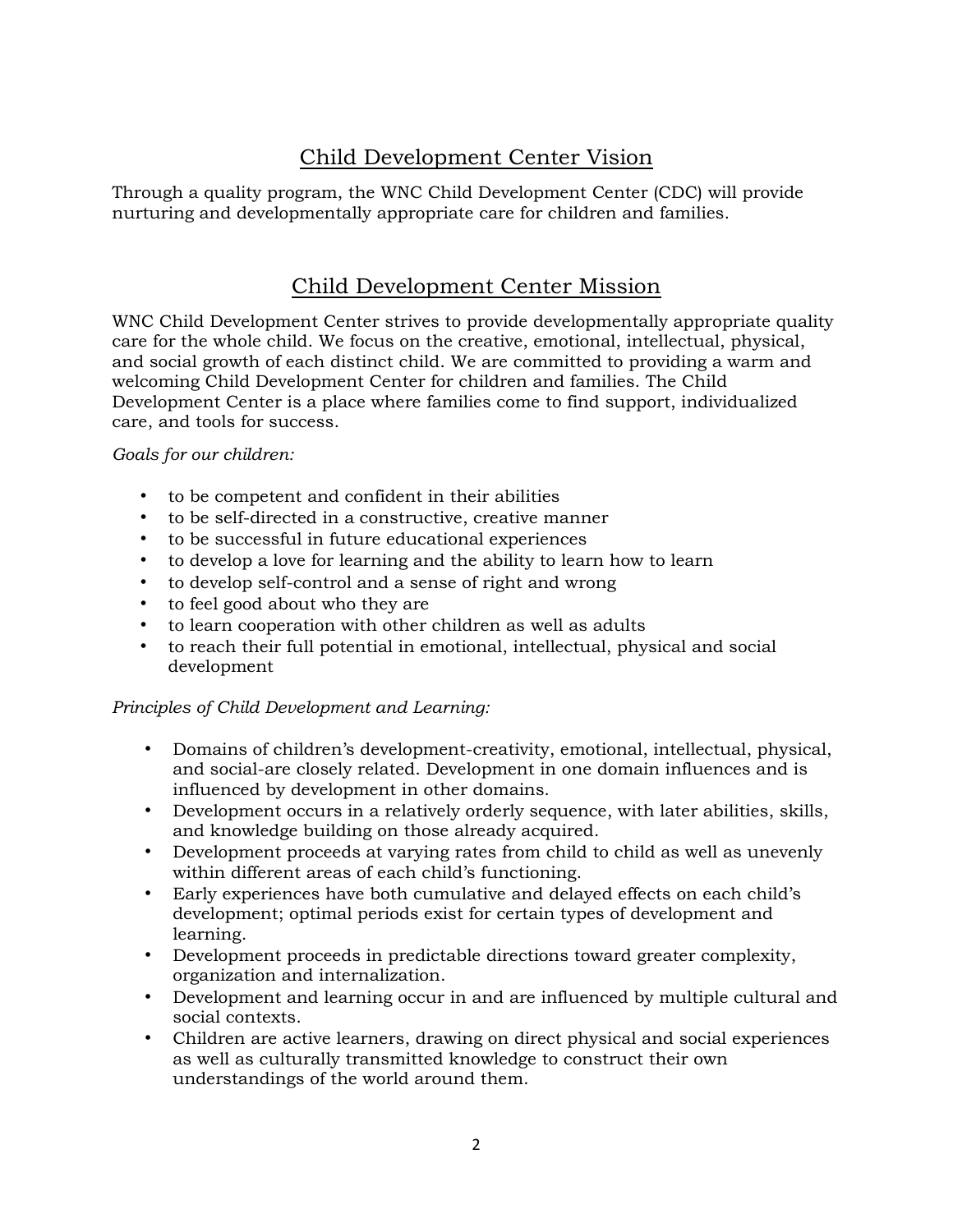- Play is an important vehicle for children as well as a reflection of children's development.
- Development advances when children have opportunities to practice newly acquired skills.
- Children demonstrate different modes of knowing and learning and different ways of representing what they know.
- Children develop and learn best in the context of a community where they are safe and valued, and their physical needs are met.
- Parents are a child's first teacher and an important influence in their life.

# Policies and Procedures

## Enrollment Priorities

Priority is determined in the following order: 1. Military families 2. Siblings 3. Students and Faculty of WNC and 4. Community Members.

## Registration

A non-refundable annual registration fee of \$100.00 (50.00 for students and WNC faculty) per child is due every July 1st. This is pro-rated monthly, based on enrollment. This fee will be added to your first week's tuition. Required enrollment paperwork must be turned in to office at least one week prior to your child's starting date.

## Documentation required for your Child's Records

## Child Record

A complete child enrollment packet will remain in your child's file, along with current immunization records, releases, injury reports, etc. These are kept confidential and locked in the center office. The files are accessible to center teaching staff and administrators, regulating authorities, and parents upon request. The child record includes, but is not limited to the following:

- 1. A complete child enrollment
- 2. Photo release
- 3. Consent for medical treatment
- 4. Permission for release information
- 5. NRS 178 statement
- 6. Screening information
- 7. Requirements for enrollment agreement
- 8. Transportation agreement
- 9. Financial requirements agreement
- 10.Additional Financial agreement
- 11.Schedule and Tuition confirmation
- 12.Medication release (if applicable)
- 13.Topical ointment release (if applicable)
- 14.Intake questionnaire
- 15.Authorized pick up information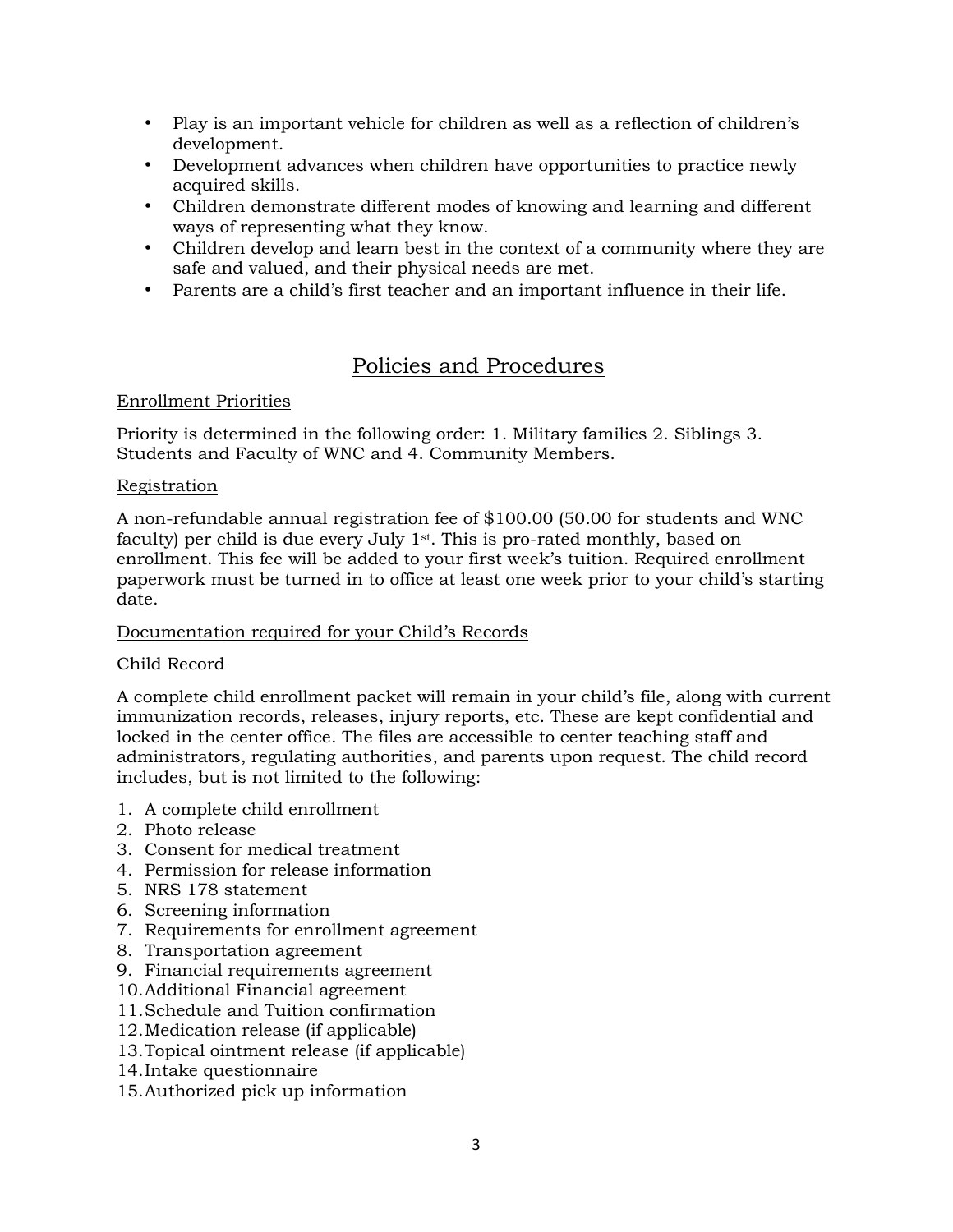- 16.Relevant custody agreements
- 17.Authorized pick up information
- 18.Current up to date immunization record
- 19.Medical statement from a Health Physician
- 20.Any other relevant information

## Hours of Operation

The center is open Monday through Friday from 7:30 am to 5:30 pm. A fee of \$1.00 per minute per child will be charged for late pick-ups after 5:30 pm. After three late pickups, the fee will increase to \$5.00 per minute. After three additional late pickups, additional fees and/or alternative determinations may be made. The clock in the front lobby is our time clock. The building needs to be empty by 5:45. Please be sure to arrive prior to 5:45 in order to give yourself enough time to pick up.

If we are unable to contact a parent/guardian within 30 minutes of the center's closure at 5:30 pm, we will notify the Carson City Sheriff's Office and Child Protective Services.

## Center Closures

The Child Development Center is a part of the Western Nevada College Campus. With this affiliation, the CDC will adhere to campus-wide closures. If the WNC campus is closed, the CDC may be closed as well. If the WNC campus is closed due to weather or an emergency, the center will be closed as well. Please listen to local radio, television broadcasts, and the college website for this information.

Please note: It is the decision of the President, Health departments, or State departments to close the campus and tuition will not be reimbursed in situations due to weather or other unforeseen events, such as COVID room closures.

## Tuition Rates

Tuition rates are subject to review and change each year. See the website or office for current rates. Students taking 6 or more credits will receive a discount on tuition. It is the student's responsibility to notify us if they are no longer taking classes.

## Payments

The Child Development Center accepts all major credit cards, checks, and money orders. Please make checks or money orders payable to "Board of Regents" and drop these off in our wooden payment box located on the wall inside the center by the office window. Credit card slips can be found in the lobby and should be dropped in the wooden payment box. Please put your child's name on your check/money order/credit card slip. The Child Development Center is unable to accept cash payments. Cash payments may be made in the WNC Business Office. Do not leave payment in your child's lunch box and/or belongings. Please note: There is a \$25 charge for returned checks.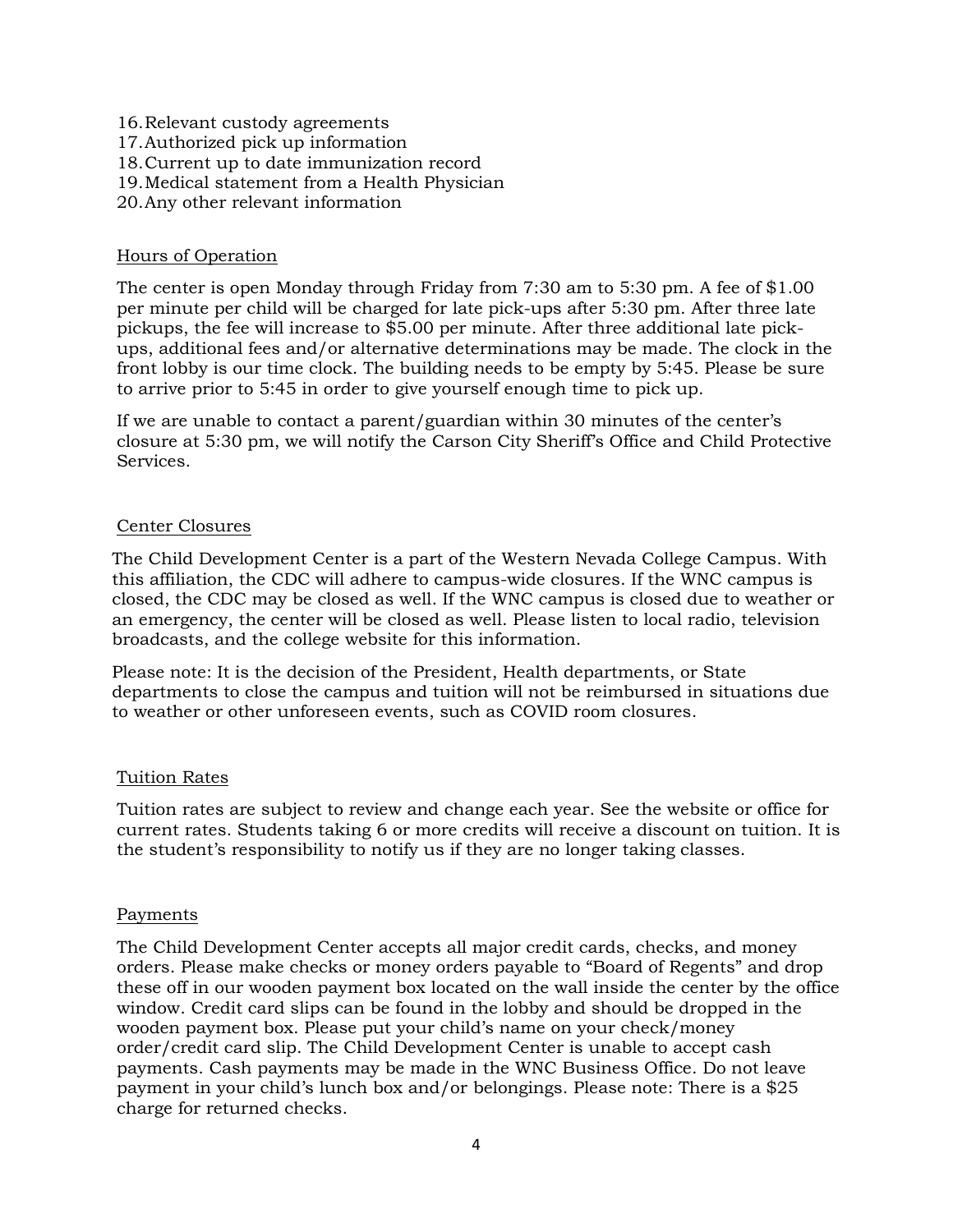Payments must be made on the first day of the current week of your child's care. A past due balance will be assessed and a 5% late payment charge when your account is two weeks delinquent on any given Wednesday at 9:00am. A past due balance that is equal to four weeks in arrears may, if payment is not made in full by the Wednesday of the fourth week, result in disenrollment. In the event that payment is made in full after the child has been dis-enrolled, and a parent wishes to have the child return and depending on availability, the family must carry a zero balance at all times.

Payment plans may be contracted on a case-by-case basis and will be designed to recoup the past due balance within 30 days. In the events that a payment plan is instituted the center will suspend the 5% weekly late charge for the duration of the payment plan as along as the requirements of the payments plan are being upheld.

You may view the status of your account by accessing the "account" option on your ProCare sign-in screen. The ProCare statement will reflect payments made payments due, late charges, and any past due balance.

Families are responsible for payment when the center is closed for a scheduled holiday and a scheduled closure as indicated.

No refunds in tuition are made for absences or center closures determined by WNC Administration.

Please note that we do not automatically give receipts for tuition payments. If you need a printed receipt for your records, the office manager will provide this to you upon request.

## Donations and Fundraising

The Child Development does participate in fundraising events in order to supplement cost of classroom materials. Fundraising and/or donations made to the center are used to purchase new toys, books, furniture or special items required/requested.

#### Attendance/Cancellations

Please notify your teacher if your child will be absent on a scheduled day of attendance. We do worry. If circumstances cause you to withdraw your child, you must submit a written notice of your exit date to the office two weeks prior to your child's last day of care. If the Child Development Center is not notified in written form, we will continue to bill your account for two weeks.

#### Vacations

All full-time children will be granted a one-week "vacation" credit after a 1 year of enrollment has been accrued. Vacations will be granted the day after your one-year anniversary date. Vacations must be used in one-week intervals before the next anniversary date. Your child may not attend the center during his/her vacation week. Vacations cannot be carried over to the next year. You must request a "vacation credit" form from the office manager at least two weeks in advance to claim this credit. Vacation weeks are calculated based on the child's date of enrollment and not the calendar year.

#### Holidays/Planned Closures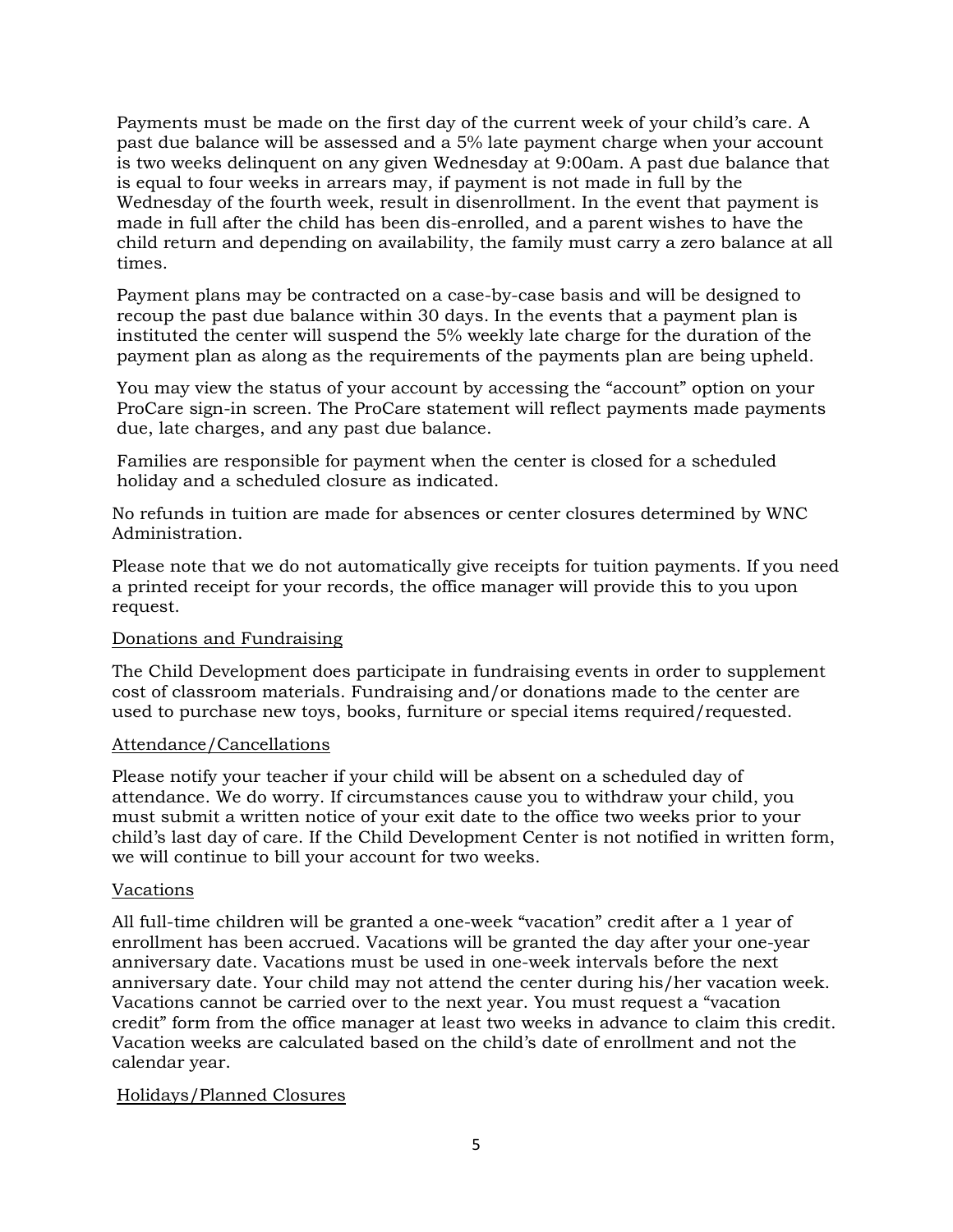All enrolled families are responsible for payment of tuition when the center is closed due to one of the below holidays. If the center closes due to weather, there will not be a refund in tuition. If a closure occurs for any other reason, billing will be handled on a case-by-case basis. The center will be closed on observance of the following holidays/events and tuition is not reduced for these closures:

Martin Luther King Jr Day President's Day Memorial Day Independence Day Labor Day Nevada Day Veteran's Day Thanksgiving Day and Family Day (following Friday) Christmas Day Center closes at 12:00pm on Christmas Eve New Year's Day Center closes at 12:00pm on New Year's Eve Third Friday in July-closed for Staff Development

WNC Commencement-TBD

## Americans with Disabilities Act (ADA)

The ADA is a federal civil rights law that states people with disabilities are entitled to equal rights in employment, state, and local public services, and public accommodations such as preschools, childcare centers, and family childcare homes. ADA presents an exciting opportunity to plan for and include children with disabilities in early childhood settings. Children and families benefit from inclusion. Children with disabilities share learning opportunities with their peers. Inclusion also fosters caring attitudes and teaches children about interdependence and understandings for human differences. For early childhood professionals it is an extension of continuing efforts to meet the individual needs of each child and family.

#### Child Abuse and Neglect Recognizing and Reporting Policies

All of the rooms are equipped with doors and windows, so the classrooms are always accessible to observation. The staff structure is also set up, so staff is able to take breaks and lunch and we do our best to foster a team approach.

Here at WNC Child Development Center, we believe children and caregivers can have appropriate physical interactions and therefore choose NOT to have a "no touch" policy. Younger children need help with many daily routines, such as diaper changes and toileting. These activities do require touching. When caregivers can provide a child with a pat on the shoulder, a high five or a soft hug, children get the feeling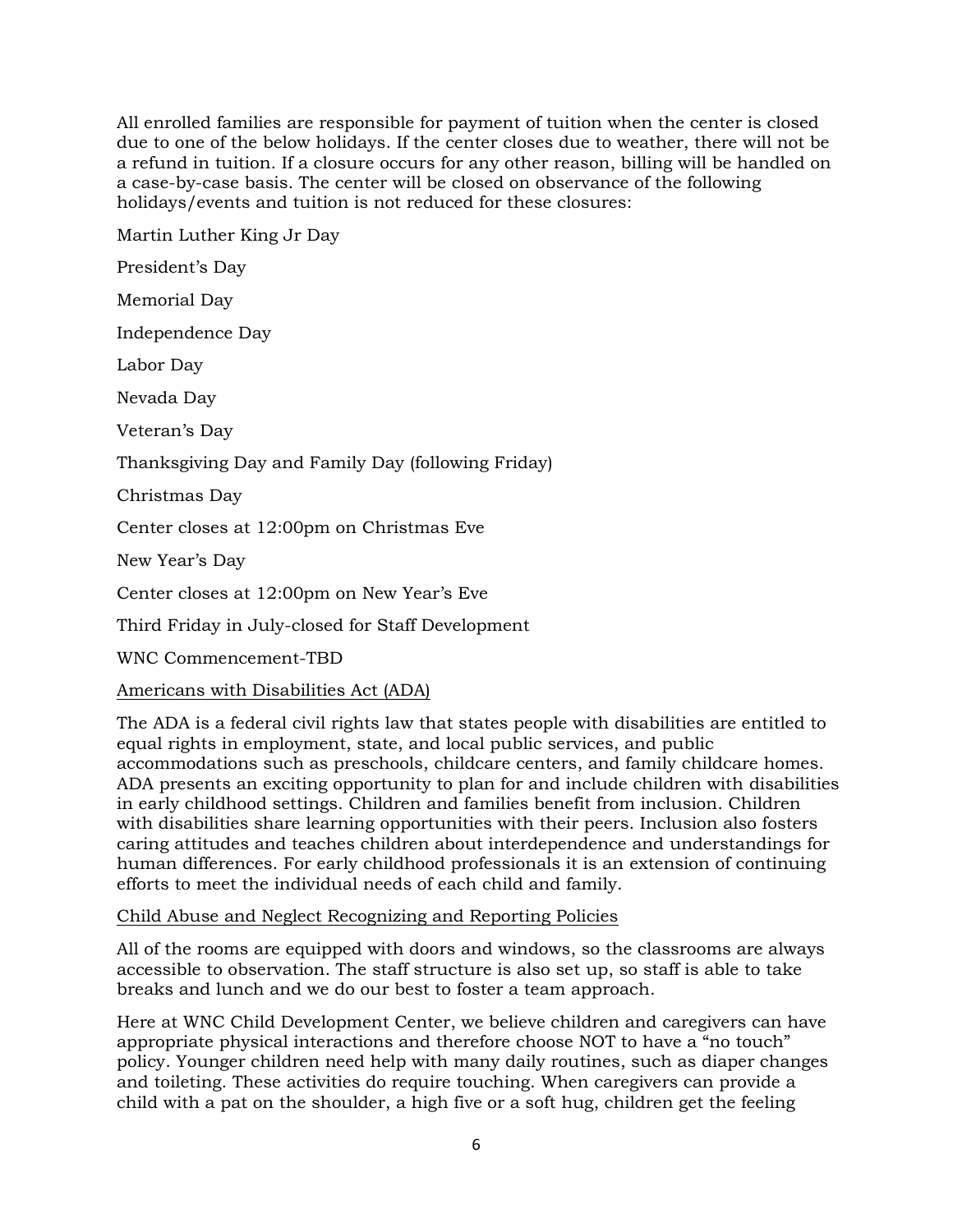their caregivers genuinely care about them. It is important to provide a nurturing environment for children away from home and when caregivers can provide comfort in appropriate ways, children will feel safe and cared for.

#### Reporting Child Maltreatment

All the staff at the WNC Child Development Center are mandated reporters. All staff are notified of this responsibility prior to hire and participate in training on the subject within three months of their hire date. It is the staff's individual duty to report any incidences of child abuse or neglect. Whether they have a child disclose information to them or notice bruises or injuries incongruent with childhood injuries or even patterns of neglect. In the event there is a suspicion of Child Abuse or Neglect against a staff member, the staff member will be removed from direct care until the investigation is complete. The details will remain confidential while the investigation is taking place and will not be disclosed unless to the proper authorities. Once a determination is made, the determination may be disclosed.

## Authorized Persons

## Emergency Contact Information

Each child record will have emergency contact information; names and phone numbers to be used in an emergency. The emergency contacts are persons in the area who are authorized by the parent/guardian to pick up the child in case of illness or emergency when the parent/guardians cannot be reached and/or are unavailable. All emergency contacts should be notified so they are aware they have been listed for this purpose and that staff members will ask for identification of any person with who they are not familiar. In the case of legal issues, the registered parent must indicate who has legal custody and who may pick up the child on the enrollment form. We assume no liability if not advised properly. Please be sure to keep contact information updated and accurate. It is the parent/guardian responsibility to update emergency information with the front office and the classrooms. Written authorization is required for changes. Children will only be released to persons whose name appears on the emergency information, unless otherwise specified with written or verbal authorization by a parent.

Children will only be released to authorized adults. If you have an emergency and need to have your child picked up by somebody not on your emergency list, please call the office and notify us of the change. All adults will be asked to show their identification until staff get to know them. This policy is not meant to be an inconvenience, but rather is implemented as a safeguard for your children. Please be patient and understanding with staff members.

## Special Circumstances

If a staff member suspects that the person picking up the child is under the influence of alcohol or drugs, the child will not be released. Another person authorized to pick up the child will be contacted. The safety and well-being of the children in our care is of primary importance. If any childcare staff believes that an adult who is picking up a child is not in a condition to drive or adequately care for the child's safety, the staff will not release the child to the adult until the child's safety is assured. Staff will offer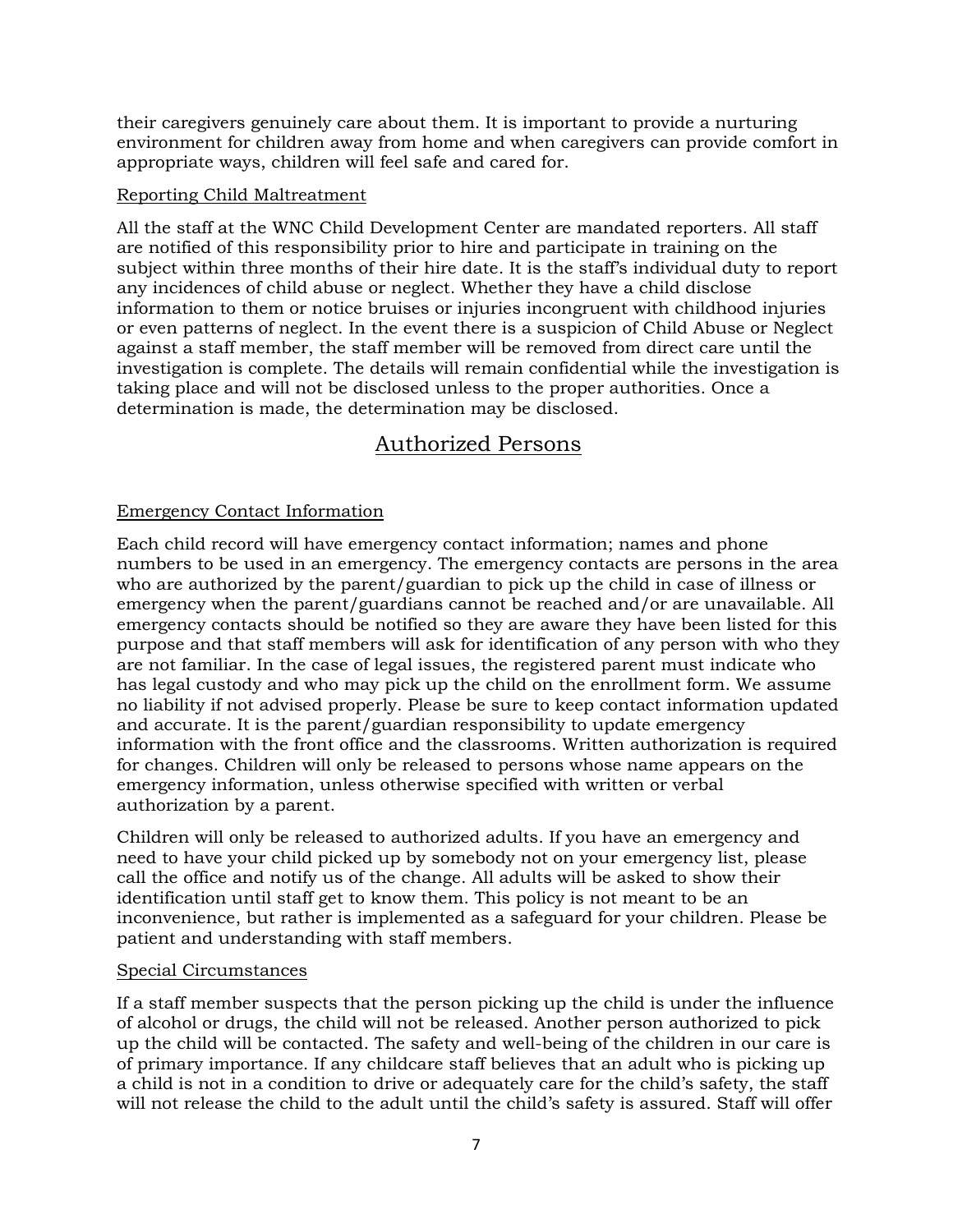to call another authorized adult to assist in picking up the child. Determining either or not to release a child in this situation is difficult for the parent, the child, and the staff member. The Campus Public Safety Office will stand ready to assist us in any decisions we make.

# Daily Routines

### Clothing and Personal Belongings

We ask that all clothing be appropriate for childcare. We do many fun and messy activities. Although children will have access to smocks, there may be accidents or mishaps. We don't want anything special to be ruined. We ask that you leave at least one complete outfit for your child here at school. Because children grow so fast, it is important to check the fit and weather appropriateness of these extra clothes from time to time. Always label everything with your child's name.

We ask that all toys, with the exception of a soft sleep time toy or toys for sharing day stay at home. This assures they will not be lost or broken while at school. Any toys that are brought to school will remain in the child's cubby until pick up time. We try to maintain a non-violent environment at the Child Development Center, therefore we request that toy weapons or guns are not brought to school for share days. Please label every item that comes to school. The Child Development Center is not responsible for any lost personal items.

#### Transportation/Field Trips

The Child Development Center does not offer transportation. We will have walking field trips around the college campus. Additional field trips will have specific field trip releases discussing transportation.

#### Communications

The parent bulletin boards located in each classroom contain information pertaining to fundraisers, conferences, parent involvement, and many other items we feel may be of interest to you. Please locate the parent bulletin board for your child's classroom. Classrooms also have child files and/or child hooks where other pertinent information will be located. Parent teacher conferences are also available upon request.

#### Cubbies

Your child will have a cubby at school for storing personal belongings. Please check your child's cubby/folder/hook daily for your child's artwork, information, etc.

#### **Discipline**

Children are taught the importance of being a friend and treating others with care and respect as well as taking care of our environment around us. We strive to help young children gain inner self-control, so they become aware of what is acceptable behavior. If unacceptable behavior is displayed, we explain why the behavior is inappropriate. If the behavior continues, the child will be directed to another activity.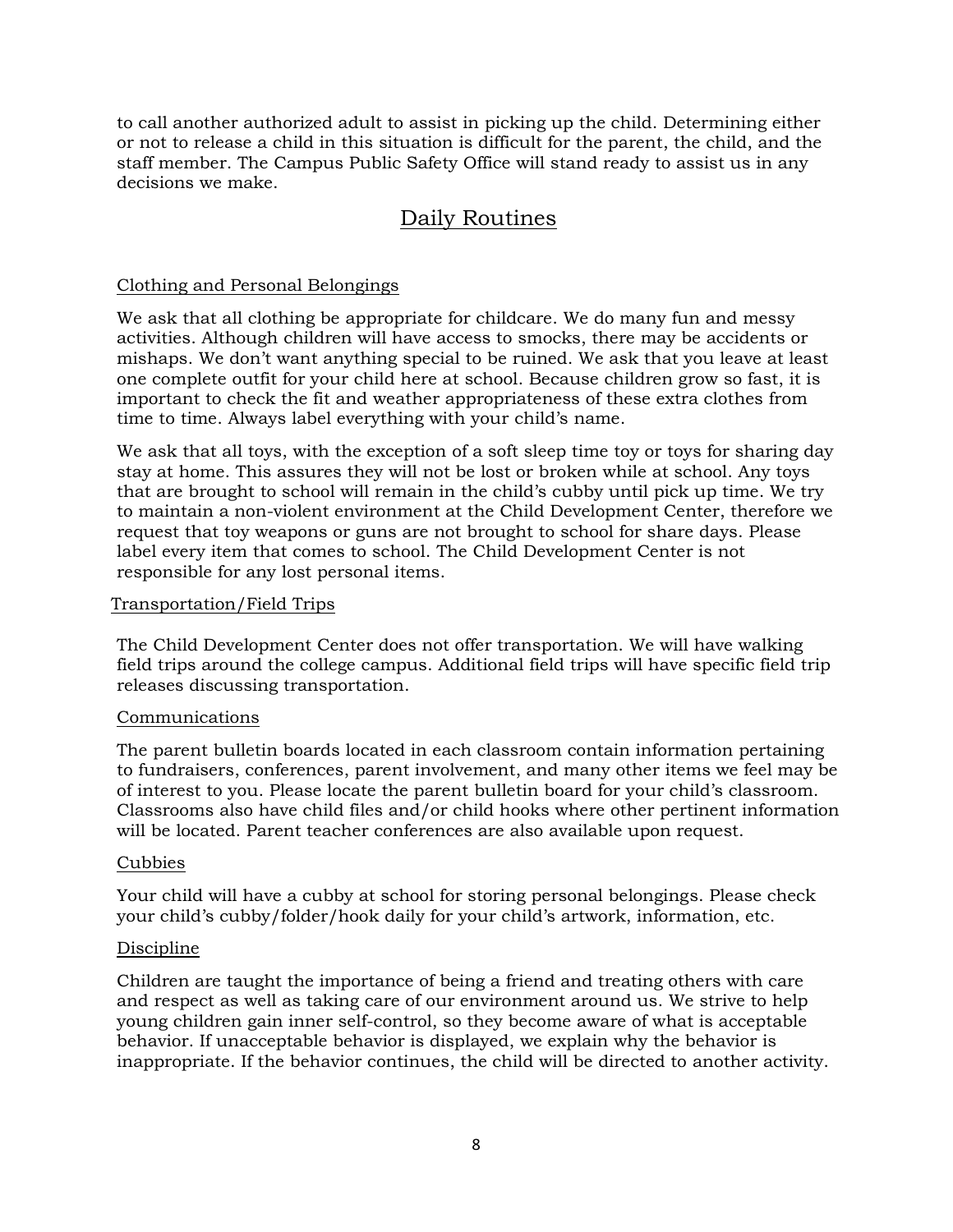We try to foresee and prevent problems by structuring an appropriate environment and setting basic limits. These limits are mainly for reasons of safety and respect for oneself, for others, and for property. These limits and rules are explained to a child in terms that s/he can understand. Negative "attention seeking" behavior is ignored if possible. All actions shall be fair, reasonable, consistent, and related to the individual behavior. No physical actions such as hitting or spanking are used in the classroom.

As we collaborate in caring for your child, it is important that good communication exist between the home and our center. If your child is experiencing a change in the home environment that may result in changes in behavior, it is important for you to notify your teacher. Your teacher will keep you informed of any behavioral concerns that may occur with your child at the center. Every effort will be made to resolve any problem that may occur. The behavior and conduct of each student and family are given attention on an individual basis. The center Director reserves the right to terminate enrollment of any child if there is no change in the child's behavior and all appropriate steps have been taken to address improper conduct.

Parents or Head Teachers, as a way to open communication channels, may initiate Parent/ Teacher conferences. Conferences are often a good place to discuss strategies for dealing with behavior or concerns. We want to build a partnership with parents, offering support as well as acknowledging that parents are experts on their children and can offer insight that may not be available in the classroom setting.

## Severe Behavior

Young children can present challenging behavior as they learn to interact appropriately in the educational setting. The Child Development Center is committed to using positive guidance strategies when teaching young children how to manage their own behavior. Developmentally appropriate guidance and classroom management promotes positive social skills, fosters mutual respect, strengthens selfesteem, and supports a safe environment. However, at times some children will exhibit severe behaviors that cannot be managed within the classroom setting. Severe behavior is defined as:

- Danger to self or others (examples include but are not limited to: head banging, excessive biting that breaks the skin, hitting, hair pulling, using objects to inflict bodily harm, etc.) and/or
- Disruptive behavior that creates chronic interference to classroom activities (examples include but are not limited to: excessive tantrums, screaming, foul language, severe or chronic non-compliance or defiance.)

The Center has developed procedures to deal with such cases of severe behavior. In these situations, the parents will be contacted. The parents may be asked to pick up their child immediately. The parents will need to meet with the teacher and/or the Director to discuss the situation and appropriate measures. Behavior that is chronically unacceptable may be an indicator that further support or assessment is needed. This support may include a referral process for further assessment and additional outside services. If needed, the Center will develop a behavior plan to help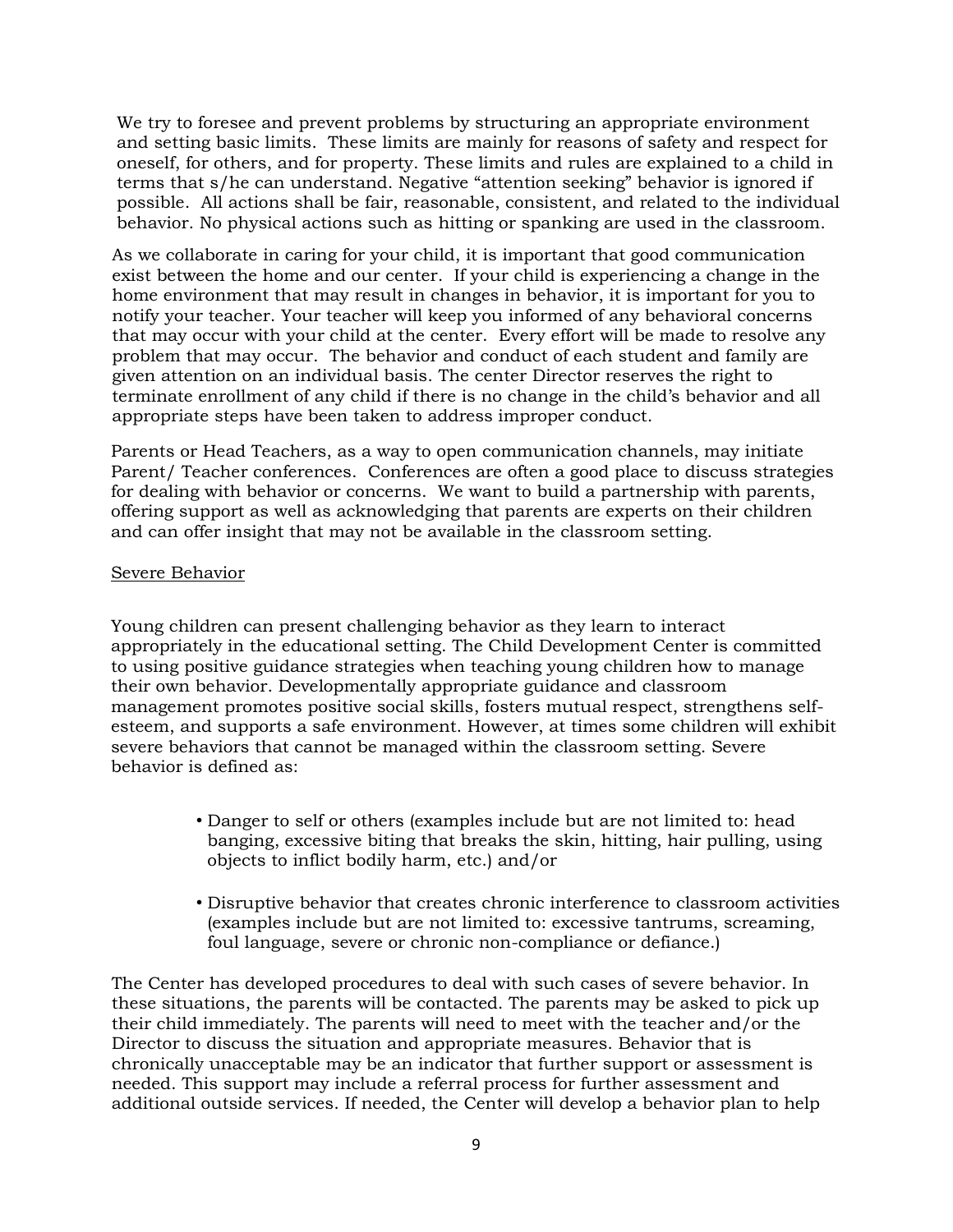address the behavior. The plan will include information regarding the challenging behavior, information from center staff, families, relevant professionals, etc. and will include positive support strategies. If the Center's procedures for dealing with severe behavior problems do not result in the restoration of an acceptable and safe educational environment, the Center Director reserves the right to temporarily or permanently remove a child from the Center.

The Child Development center does not tolerate any abusive behavior/language towards our staff from parents at any time for any reason.

The Child Development Center will make all attempts to limit the use of suspension, expulsion, or other exclusionary measures. However, there may be times when an exclusionary measure is deemed necessary such as continued disruptive behavior, danger to self or other, etc. The determination to exclude will be made by center staff who will evaluate the safety of the children in the center as well as maintaining a positive classroom environment. The decision to exclude a child will not be made lightly. This decision will be made after all other interventions have been attempted and it is determined this is in the best interest of the children. If excluding a child is determined, the center will communicate with families and attempt to assist if necessary.

The Child Development Center reserves the right to refuse service to anyone at any time. WNC does not discriminate on the basis of race, color, national origin, sex, disability, age, gender identity or expression, sexual orientation, protected veteran status, genetics, or religion in its programs and activities and provides equal access to facilities to all.

## Family Communication

It is important for families and teachers work together in the development of the child. In the case of a difference of opinion or difficulty in accomplishing this, a meeting may take place. A meeting may be warranted to discuss differences and come to a resolution. In the event there are continued differences between teachers and families, a meeting with the Director may be warranted. It is important all families and program staff are on the same page with care for the children.

## Hygiene

Children will be encouraged to learn good hygiene habits. Children will be guided by teachers to wash hands with soap and water before and after meals and snacks, after using the toilet, and before engaging in any food activity or water play.

#### Outdoor Play

Please bring appropriate clothing for the weather (i.e. sweatshirt, jacket, gloves, and hat). Unless the weather is extremely severe, we will go outside for much needed fresh air and large motor play every day. If your child is too ill to go outside, s/he should be kept home.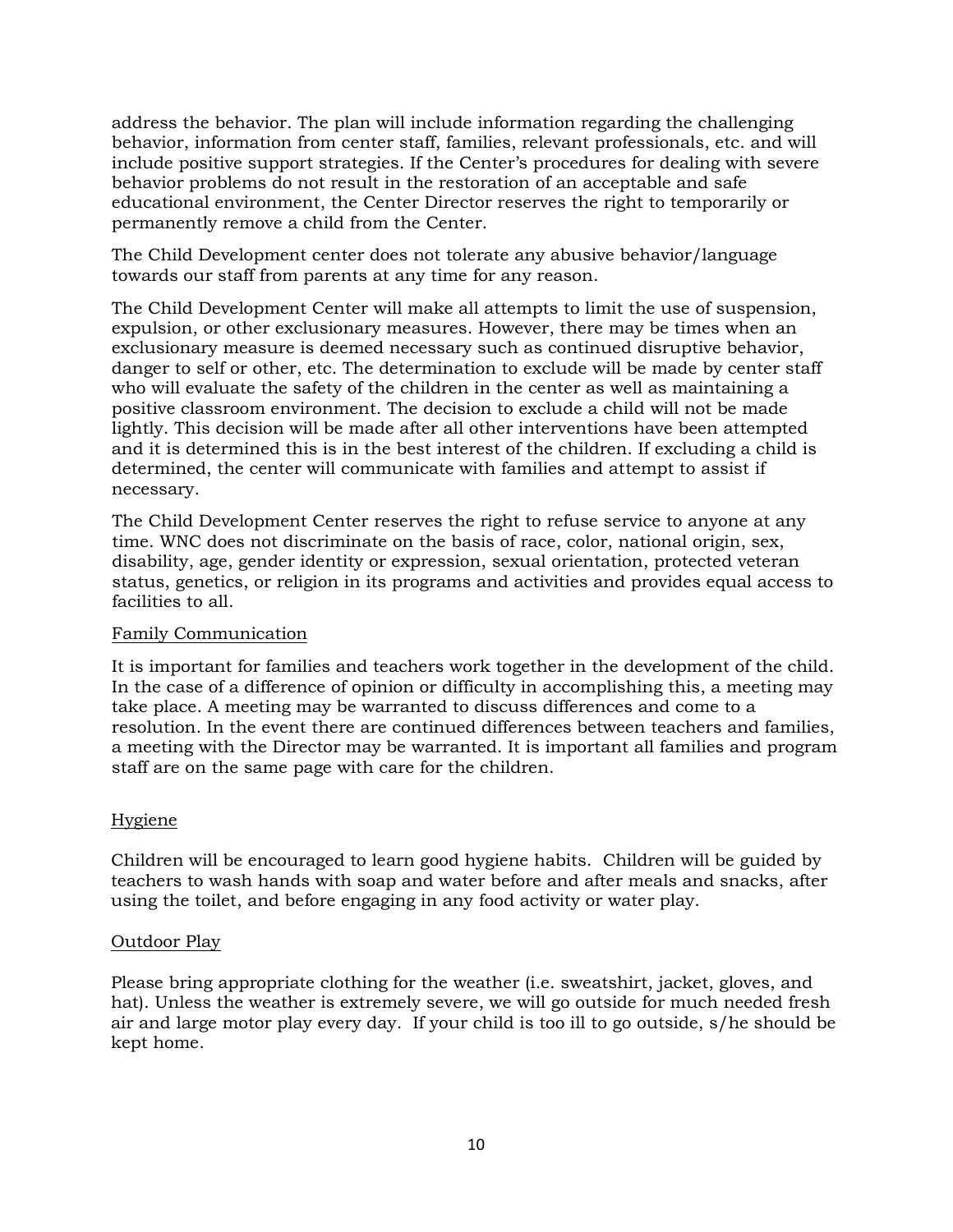### Rest Time

The children have a rest period each day:

- Infants 6 weeks to 12 months nap on their own schedules. Cribs and crib sheets are provided. Infants are always placed on their backs to sleep.
- Toddlers 12 months to 3 years have a routine that is followed. Cribs and crib sheets are provided. When children are 18 months they sleep on cots, which are provided in the classroom with cot sheets. Families are responsible for providing blankets
- Preschoolers 3 years to 6 years have a routine that is followed. Sleeping mats are provided. Families are responsible for providing crib sheets and blankets.

To protect your child's health, sheets are laundered each week. Cots/sleeping mats are sanitized daily. Parents may provide a familiar cuddly blanket to help soothe a restless body. Please label the blanket and remember to take it home at the end of the week for cleaning.

#### Lunch/Snacks

Families provide all lunch and snacks. Arrangements may be made with your teacher if you would like to provide a snack for a birthday party or special event. Milk at the center is served at snack and lunch free of charge under a USDA Special Milk Program grant administered by the Nevada Dept. of Agriculture – Office of Child Nutrition and School Health.

In accordance with Federal law and U.S. Department of Agriculture policy, this institution is prohibited from discriminating on the basis of race, color, national origin, sex, age or disability. To file a complaint of discrimination, write USDA, Director, Office of Civil Rights, 1400 Independence Avenue, SW, Washington, D.C. 20250-9410 or call (800) 795-3272 or (202)720-6372 (TTY). USDA is an equal opportunity provider and employer.

Whole milk is provided to the infant room (when appropriate and when requested by parent or physician) and one-year-old classrooms and 2% milk is provided to all other classrooms. Children with a dairy/milk allergy will not be offered milk. If a different drink option is requested, families will be required to provide it for their child.

Any special consideration needs to be brought to the attention to your head teacher to discuss the feasibility of your needs. Special feeding considerations must be in writing and kept on file at the center.

The center maintains the following procedures for storage and handling of breast milk and the making and storage of formula:

#### BREAST MILK

- All breast milk brought into the center must be labeled with date and child's name. Please also specify if the breast milk was previously frozen. Previously frozen milk should be brought in still frozen instead of thawed for safer storage.
- Breast milk that has been pumped more than two days prior to coming into the center should be frozen.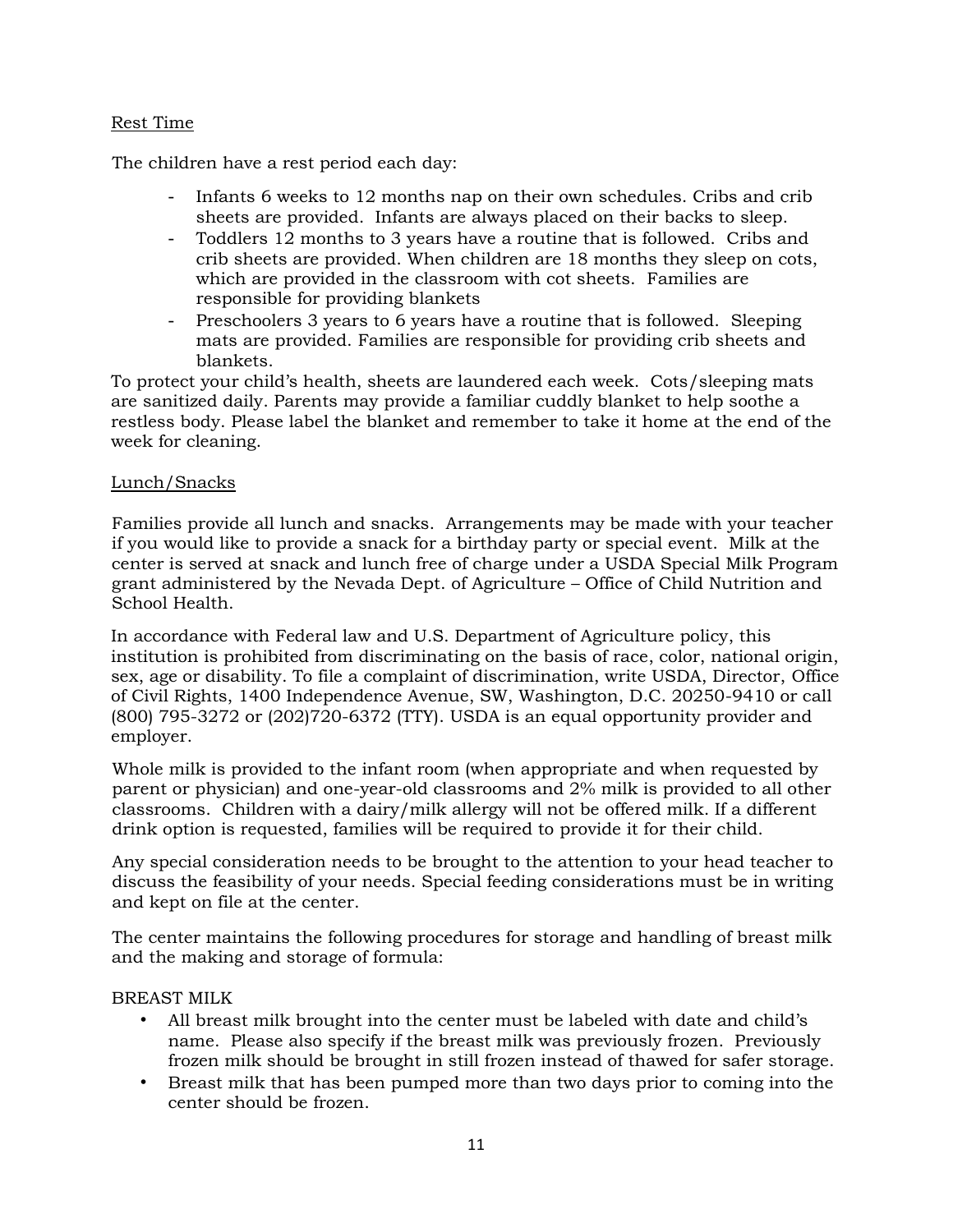- Frozen breast milk can be stored in the freezer in the kitchen at school for up to six months. PLEASE make sure everything is labeled and dated.
- All fresh breast milk coming from home should be used or frozen (as long as the breast milk has not been heated or used for feeding) within 24 hours upon arrival at school.
- All breast milk used during the day, but not finished during any particular feeding must be used by the end of the day or discarded, not frozen.

## FORMULA

- Pre-made formula bottles must be stored in the refrigerator and can be stored for up to 24 hours.
- Parents also have the option of bringing in liquid formula.
- Parents have the option of bringing in a container of pre-made formula bottles that can be used in individual feedings throughout the day.
- Staff will discard unfinished formula bottles after initial feeding if not used again within one hour.

All bottles used for feedings will be sent home daily to be cleaned and sanitized. Families are responsible for bringing in the appropriate number of bottles for each child each day.

## Diaper Procedures

\*Diapering child on changing table.

We always keep at our hands on the children while they are on the changing table. We follow the process below:

- 1. Wash hands per handwashing procedure.
- 2. Prepare all items for this child for diapering (i.e.: wipes, diaper, cream, extra clothes)
- 3. Place child on diaper changing table and remove clothing. If soiled place clothes in a plastic bag.
- 4. Remove soiled diaper with glove and place in hands free trash can
- 5. Use wipes to clean, front to back. One wipe per swipe.
- 6. Use wipe to remove soil from your hands
- 7. Use another wipe to remove soil from child's hands.
- 8. Throw soiled wipes into into hands-free trashcan.
- 9. Put on clean diaper and re-dress the child.
- 10.Place child at sink following posted hand-washing procedures, 20 secs. Return child to play area
- 11.Clean diapering surface with soap and water solution, drying with a paper towel.
- 12.Disinfect diapering surface with bleach and water solution, leave for at least 2 minutes before wiping.
- 13.Wash your hands following posted hand-washing procedures.

\*Standing Diaper Procedures: Potty training children

1. Wash hands and prepare for diapering (as above)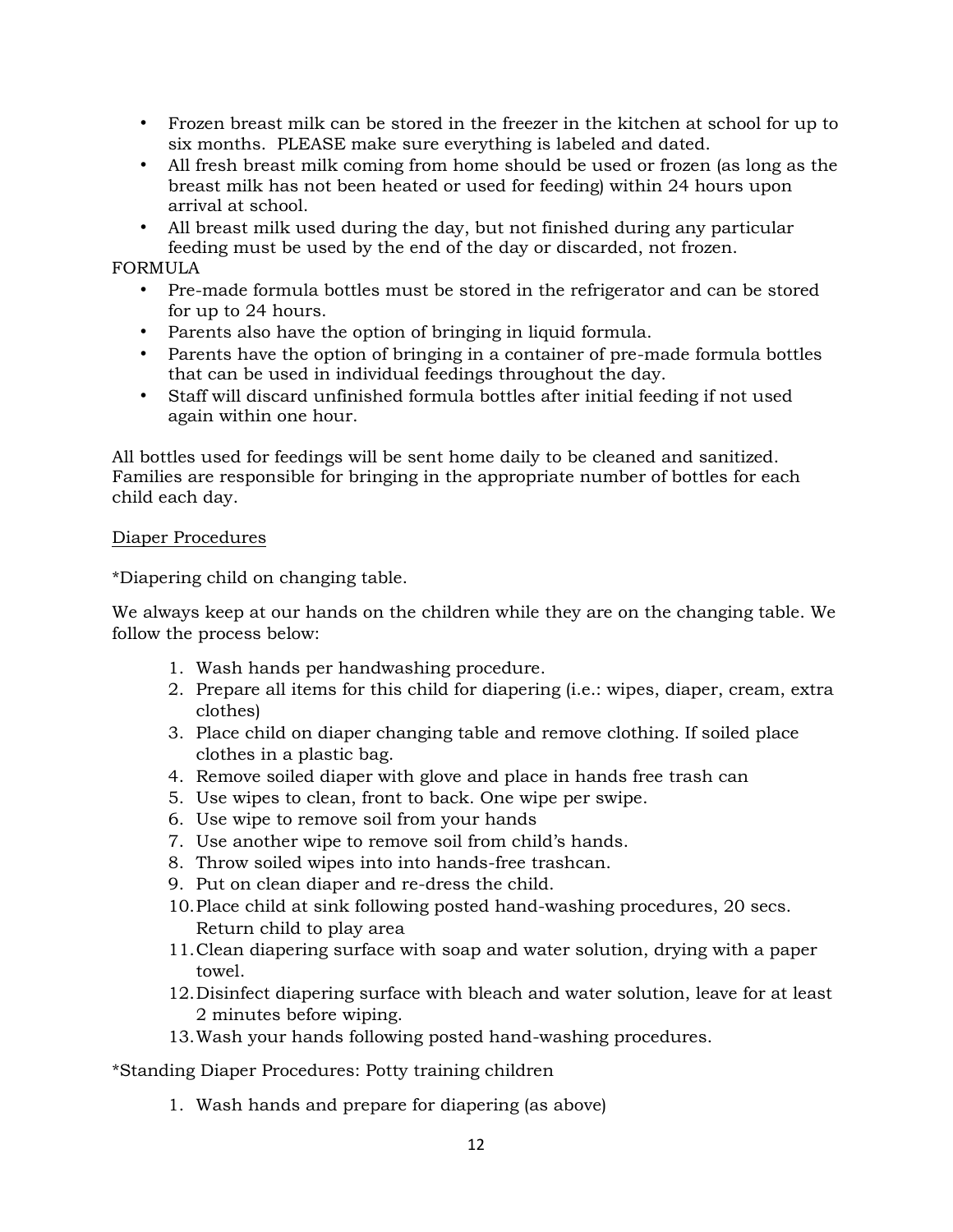- 2. Pin up child's clothing or have child hold clothing
- 3. Remove soiled clothing to a plastic bag to send home
- 4. Clean the child's skin around the pull-up/underwear area, wiping from front to back, one wipe per swipe
- 5. Use a wipe to remove soil from your hands
- 6. Assist the child in putting on a clean pull-up or underwear and getting redressed
- 7. Have the child wash hands, following hand-washing procedures, 20 secs.
- 8. Store bagged, soiled clothing for parents in an area inaccessible to children.
- 9. Clean visible soil from changing area, following sanitizing procedures.
- 10.Wash your hands following hand-washing procedures.

## Arrival and Departure

#### Building Access and Security

The WNC Child Development Center has provided building security and access systems to assist in ensuring the safety of all children. In our center, the main lobby is open for guests to arrive. No one is able to enter either hallway, leading to classrooms, without having an approved fingerprint or bypass code. This ensures visitors are to sign in and ask for access to the center classrooms.

#### Arrival

The center opens at 7:00 a.m. each morning. We encourage children to arrive by 9:00 a.m. so they may fully participate in the morning activities. Parents must always accompany their children in and out of their classroom. Upon your child's arrival and departure, please be sure a staff member in your child's classroom is aware that you are present and are either dropping off or taking your child home. Share information that will help teachers with your child; in turn they will share information about your child's day. Remember to sign your child in and out each day, the clipboard is located in each classroom. According to Nevada Child Care Licensing regulations, you must sign in/out your child using your initials, time of arrival, and time of departure. For the safety of your child and in the case of an emergency, please be sure to follow this regulation.

Please also remember to sign your child in and out on the ProCare computer in the main lobby. We also ask that parents *do not* allow children of any age to touch the keyboard or touch screen. Please also keep children from repeatedly banging on the handicap access buttons as this wears down the motor. We ask that you not keep your car idling in the parking lot for safety reasons, unless the weather requires it. Please do not leave pets in vehicles or bring them in the center for drop off/pick-ups. Please do not leave children in vehicles unattended. Please do not follow another parent inside for pick up or drop off. It is important you check in and check out your own child and follow our safety protocol. Lastly remind children not to pull on or play with the fire alarm.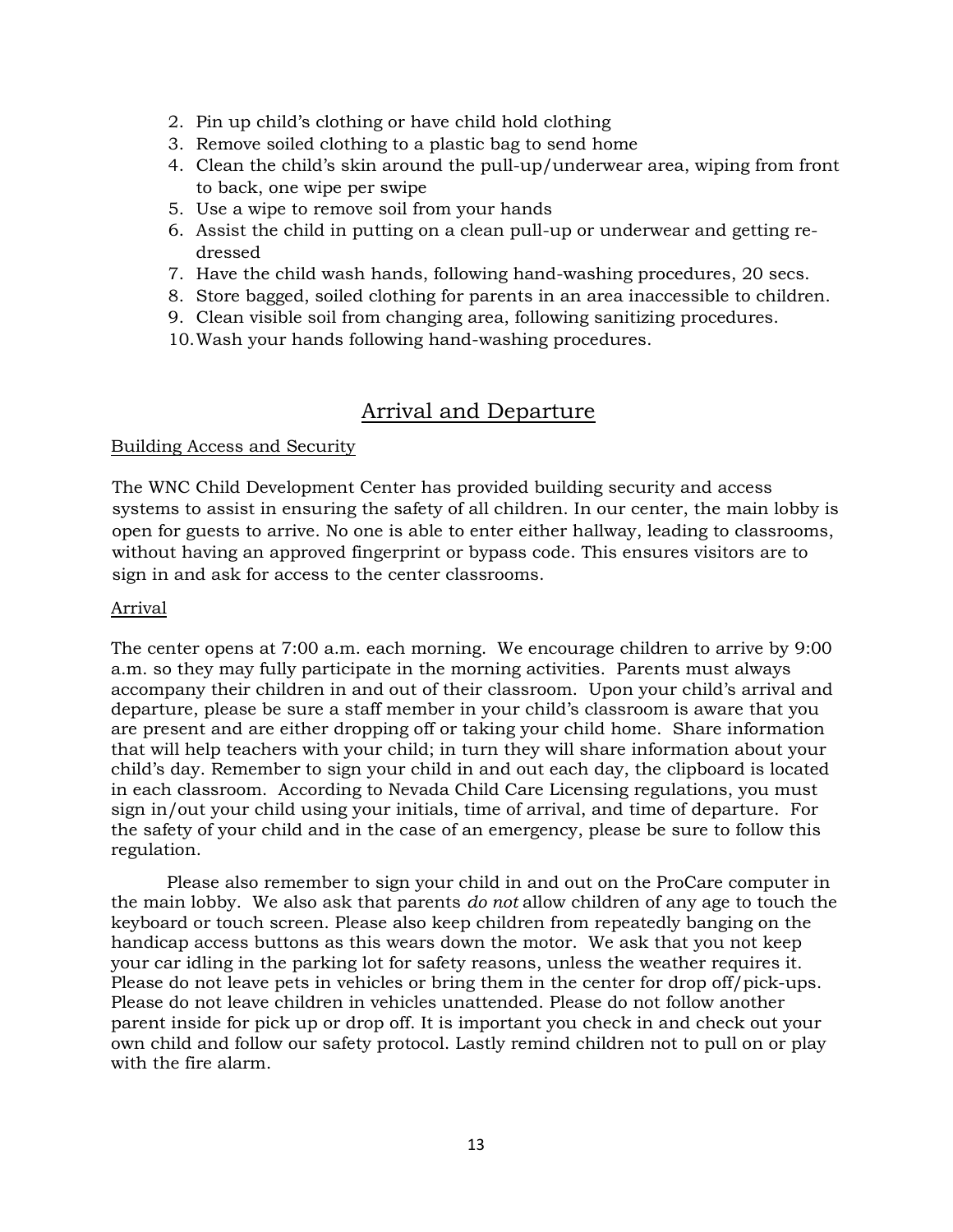#### Guidelines for a Smooth Separation

When you arrive at the center, plan to spend a few minutes with your child. Seek out a familiar adult or favorite activity. A teacher will be there to greet you, especially if you and your child are new to the center. Sometimes children need to share this time with parents before they can try it on their own. Interestingly, in most cases, when children sense their parent's willingness to spend some time with them, they feel comfortable enough to move out on their own. When they think parents are anxious to leave, children sometimes feel they have to cling even more. When you leave, be sure to say good-bye, then follow through and leave. Continually returning makes it more difficult for the child and parent to separate. When you depart, your child may cry and protest. This protest is what psychologists call separation distress. It is part of the normal developmental process of establishing an independent and autonomous existence, separate and apart from parents. The intensity of a child's distress seems to depend mainly on the child's personality and temperament. It also depends on the way teachers handle the anxiety and the way in which parents leave. Children may show this kind of behavior at the initial separation. As they become familiar with the teachers in the classroom, their protest will taper off. If you are having trouble in this area, please let one of the teachers know.

*Please note that the Child Development Center has an open-door visitation policy for parents. However, there may be occasions when seeing your child is a disruption to other children or more stressful on your child; please remember to consider the needs of others. Thank You.* 

#### Departure

Parents sometimes find it difficult to get their child to leave at the end of the day. It is important for the parent not to feel rejected or unneeded when this happens. In fact, the child may be feeling more secure with a parent present and may feel freer to participate in activities with other children. If possible, it is helpful for the parent to come into the room and tell the child that they will be leaving soon. However, if a speedy exit is necessary, tell the child that it is time to go and stick to that decision. Our teachers will support you by telling your child it is time to go. If you have questions, teachers are able to help with this process. Take the time to stay with your child at the center when time permits, please remember that the center closes at 5:45 p, and must be empty at this time.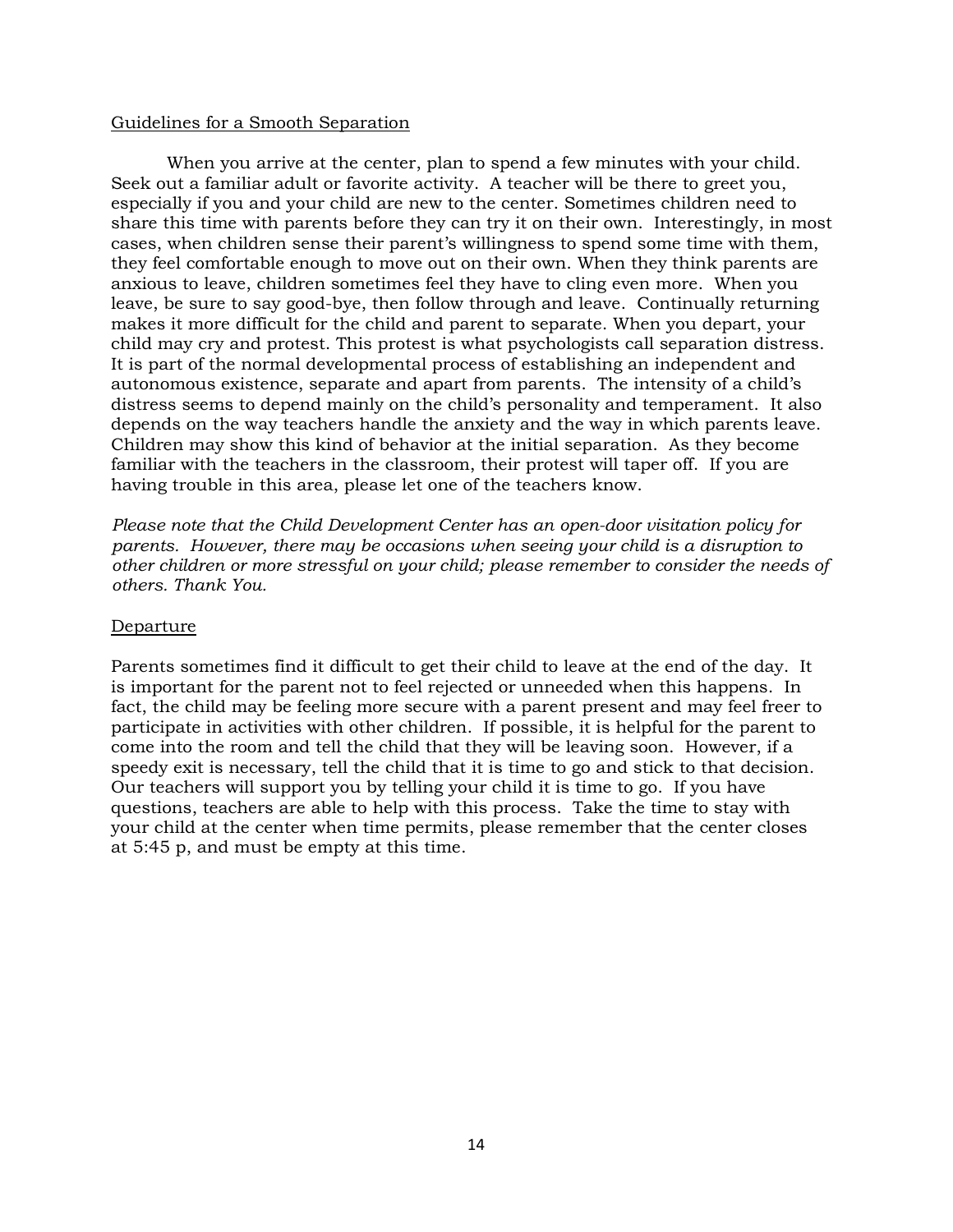# Health Issues

## No-Smoking Policy

Western Nevada College is a non-smoking college campus. The Child Development Center is a non-smoking and non-vaping center.

## Sick Child Policy

For the safety and health of all our children and teachers, sick children need to be at home. Please do not send your child to school if he/she has had any of the conditions noted below during the previous 24 hours. Also, be advised, if your child exhibits any of the following signs while at school, he/she will be isolated, and you will be contacted to come pick up your child. When you have been contacted because of illness, please pick up your child within the hour. You will also be provided an Illness Report, which explains the symptoms for which your child is being excluded from school and when your child may return to school. It is very important you have alternative care for your child if they are sick. We know it can be a very frustrating time when a child is sent home because of illness. No tuition adjustment will be made for absences due to illness. The center uses Caring for Our Children guidelines and health guidelines as tools to determine when children should be excluded.

Medical Conditions

- Diarrhea (exclusion is required for children whose stool is not contained in the diaper, for toilet trained children if diarrhea is causing accidents, and/or two cases of diarrhea)
- Difficulty or rapid breathing
- Asthma or severe respiratory infection unless parent provides evidence that the child is under physician's care and can be at childcare
- Vomiting
- Yellowing skin or eyes
- Auxiliary temperature of 101.1 degrees or higher within the last 24 hours
- Mucus with green or yellow color
- Undiagnosed rash
- Sore throat
- Severe cough
- Mouth sores with drooling that cannot be controlled.
- Pain that is continuous for two hours or intermittent pain that continues
- Illness that results in need for care that is greater than the staff can provide without compromising the health and safety of the other children.
- Any other symptom that presents the child from participating in activities/ the day comfortably
- Any communicable disease

NOTE: In the event your child is in a cast/device for a break/sprain, we will do our best to accommodate their needs. In the event we are unable to provide the care necessary, you may be asked to find alternative care.

## Communicable Diseases

Please notify the school at once if your child has been exposed to a communicable disease such as chicken pox, measles, ringworm, RSV, head lice, etc.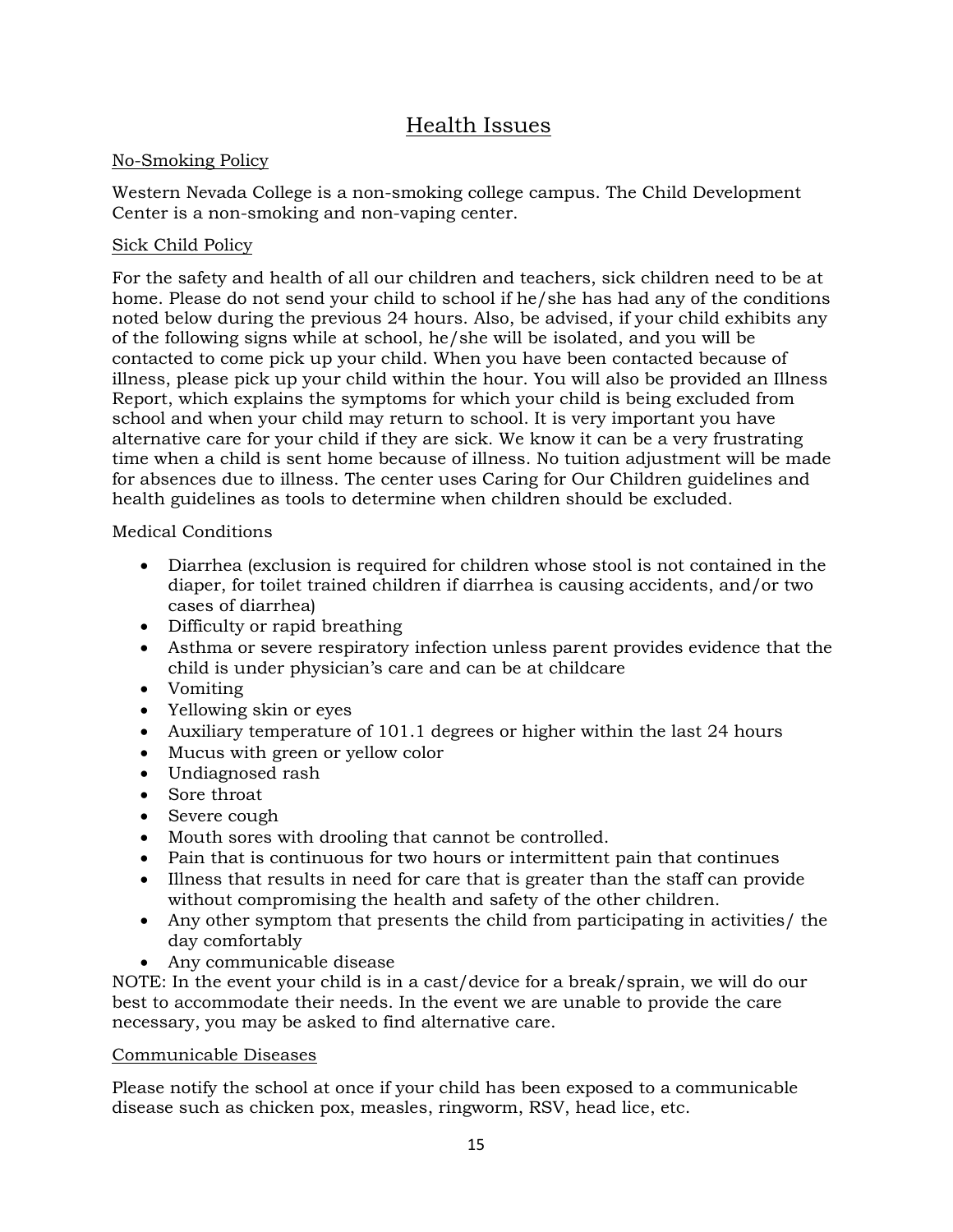## Medications

All medications require a medication release prior to administration, including prescriptions and over the counter medications. If your child needs to have medication administered during school hours, you will need to complete a medication release form indicating dosage, instructions, etc. Medication forms are available in your child's classroom. Appropriate measuring utensils for administering the medication must be provided by the family to avoid the possibility of spreading infectious disease. The medication must be plainly labeled and contain the name of the child.

Common uses for Tylenol for young infants and toddlers are teething and immunization discomfort. Please make sure your medication release states that we may administer the medication, the proper dosage, and indicate for what reason this medication is being used. We are unable to take phone calls from you as valid releases. Tylenol will not be used at the center for reducing a fever. Also, please do not give Tylenol for a fever to your child before entering the center. This only serves to mask the problem and leaves the illness untreated. Please notify the staff of any medical conditions (allergies, etc.) that will require special considerations in the classroom.

Medication Storage is an important piece of safety at the safety. No medication is to be left in lunches, diaper bags, or any other child belongings. All medications will be stored in the kitchen. Medications will be stored in a lock box in the kitchen and any medications requiring refrigeration will be stored in a lock box in the kitchen refrigerator. The only exception to this is a medication to be used for an emergency, such as an epi-pen. This will be stored in the classroom inaccessible to the children. All staff members are required to complete a Medication Administration course.

Parents must train staff how to administer medications or treatments to the children. If there is a special medical management procedure required for a child in care, an adult trained in the procedure will be on site whenever the child is present. As an example, this would include the use of an epi-pen.

Please Note: All unused or expired medication must be removed from the center by the child's parent and/or administration.

#### Illness Prevention

Because young children are vulnerable to infectious diseases, we encourage you as the parent to be aware of our health policies as stated. Prevention of illnesses or contagious diseases is critical. We encourage you to:

- **1.** Do a brief assessment of your child's health each morning. Please do not bring a sick child to the center.
- **2.** Provide disposable as opposed to cloth diapers.
- **3.** Provide disposable wipes.
- **4.** Be aware that low-grade fevers may be associated with an infection or illness, and not "just teething".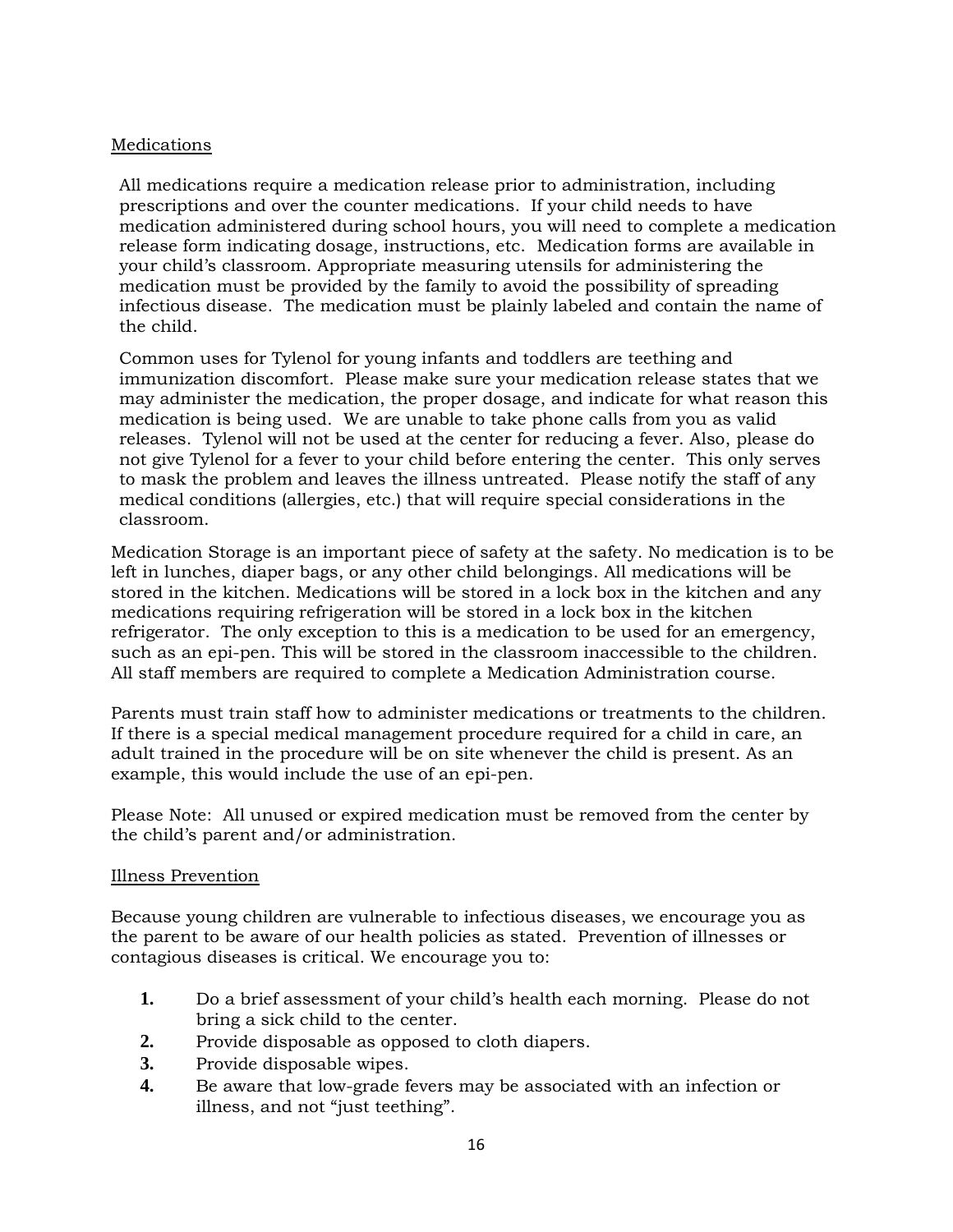- **5.** Keep front office records and classroom emergency cards up-to-date.
- **6.** Dress your child appropriately according to weather, etc.
- **7.** Be aware that on short notice, you may have to pick up your child due to illness.

#### Sanitation Procedures

For those children still in diapers, parents must supply disposable diapers and wipes. Changing areas have running water and are disinfected after each use. Teachers wear a fresh pair of gloves each time they change a child's diaper. Every precaution is made to keep the diaper changing areas as germ free as possible.

Licensing regulations are adhered to in all areas of sanitation procedures. Our current Child Care License is posted in the front lobby. The Health Inspection Certificate is posted in the lobby as well.

The staff sanitize the water tables using an approved bleach solution before and after each use and children are monitored for proper hand washing after using the bathroom. This is true also when the water tables are used in the classrooms. When not in use, the water tables are emptied and covered. Teachers consistently observe children while playing at the water tables to assure proper usage.

#### Injuries

The staff makes every effort to ensure the safety of your child. Unfortunately, accidents do occur. As a partner in the care of your child, we realize that you will want to be aware of your child's injuries or illnesses that occur at the center. In order to keep you informed, we will provide you with an Accident and Incident Report for each occurrence. In case of a serious injury, we will make every attempt to contact you for instructions. If we cannot reach you, we will call the person you have indicated on the emergency card to make medical emergency decisions about your child. Please keep all these numbers updated with the office and classroom. Your signed emergency medical release will also assist us in obtaining prompt medical attention. A staff member will stay with your child until your arrival. Staff will not administer medical treatment, other than emergency first aid. All staff members are required to become certified in CPR and First Aid Training and Infectious Disease or Blood Borne Pathogens. Staff members are also required to maintain annual training in ECE, child development, or childcare related training each licensing year.

## Immunizations

All children must be current and up to date with required vaccinations. Approved exemptions to this include religious beliefs and/or medical reasons detailed by a physician. In the event of an outbreak of a vaccine preventable disease in the center, any children who are under-immunized may be excluded for their safety right away per the direction of the Health Department.

The Child Development Center will run monthly reports to ensure all children are up to date with the required immunizations. Parents are responsible for advising the office administration if immunizations have been administered or delayed.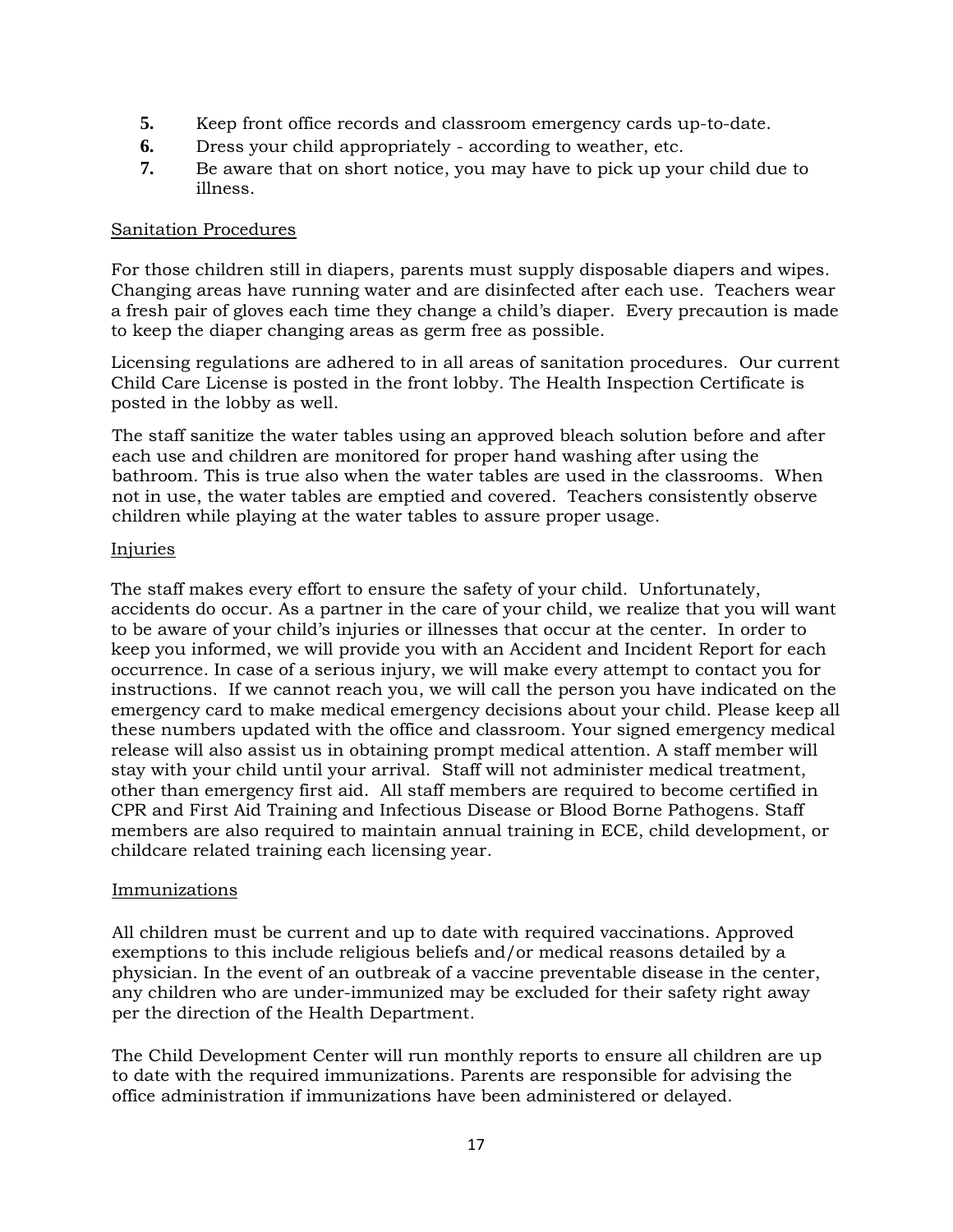# Emergency Plan

The WNC Child Development Emergency Plan is evaluated annually. The plan was developed with the assistance of campus safety and the campus safety manager.

### Earthquake Drills & Other Disaster Drills

Disaster drills are held quarterly. For information regarding the types of drills in this category please see the Director and a list can be provided for you.

#### Fire Drills

Emergency fire drills are held monthly to acquaint your child with evacuation procedures. This may make quite an impression on your child the first time a drill is held, but your child will soon become accustomed to it and know just what to do. Our center is equipped with a fire alarm system, ceiling sprinkler system and fire extinguishers are placed throughout the building.

#### Emergency Evacuations

In the event of an emergency at the Child Development Center, we will be evacuated to the Bristlecone Building on the WNC campus. In the event an emergency warrants the evacuation of all students and staff of the Child Development Center at WNC, emergency responders will arrange transportation off the campus. An attempt to reach all parents by telephone to inform you of the need to pick up your child will be made if there is sufficient time and ability. If we are unable to contact you, the evacuation location will be posted on the center door (if possible) and announced on local media outlets.

## Developmental Programs

If you have questions about any of these programs, please ask your Head Teacher or the Director.

## *Infant* – 6 weeks to 15 months

The infant program provides a loving and nurturing environment for 6-week to roughly 12-month-old children. This full-time program allows staff to help children develop a sense of security with their environment.

Our goals in the infant program include care, education and love. We provide gentle care to meet the daily needs of diapering, feeding, and sleeping. By earnestly working to meet the infant's basic needs, we create a healthy and safe environment. We offer many different activities to enhance the infant's educational experience. Infants learn to explore in a safe and loving environment, at their own pace and in their own way. The love we provide for the children is conducive to emotional and physical security. We hold, rock, and spend one-on-one time interacting with the children.

Children learn through active involvement in play. We provide experiences that allow children to succeed. Children develop their senses and skills through exploring and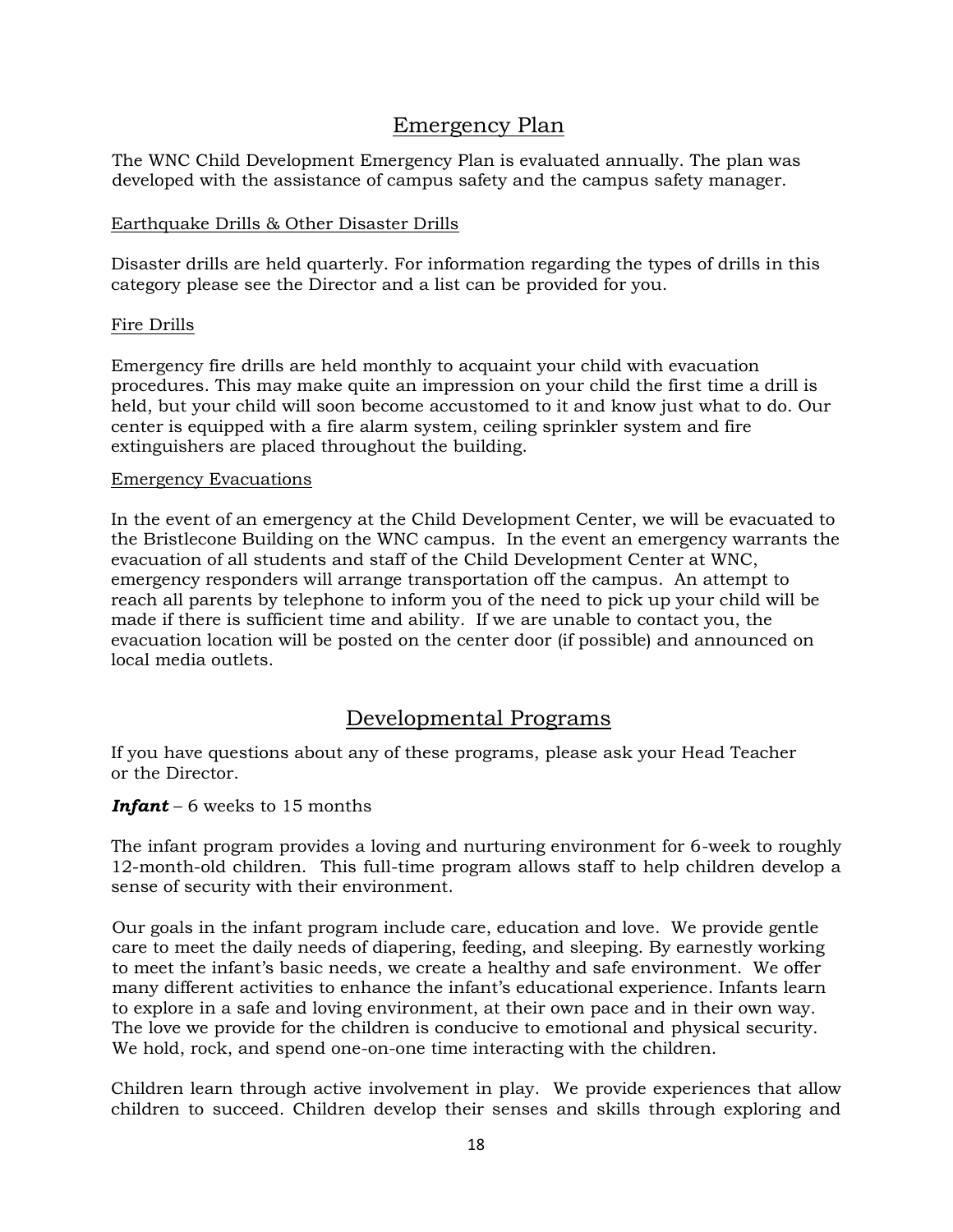playing. The essence of quality care for infants and young toddlers depends on the relationship a caregiver develops with the child. Working towards understanding and generously meeting infants needs provides the best care possible for infants. Teamwork between home and the infant room is vitally important. The needs of infants are ever changing, which means communication among adults is the best way to support each child's care and education. Our promise to you and your infant is to provide quality care, education, and love. We also make the transition to the toddler area easier on the children by initiating the bonding process early. A shared group playtime with toddlers and new teachers alleviates the stress of separation from the infant area.

Please note: The infant classroom is a shoe free room. Please remove your shoes upon entering the classroom.

#### *Toddler* – 12 to 36 months

This program is designed to accommodate the development of self-help skills needed for children roughly 12 months to roughly 3 years. The children are introduced to new and exciting sensory experiences. A consistent program of developmentally appropriate activities helps to nurture a positive "can-do" attitude.

Teachers in the toddler area believe in the right of every child to a safe, nurturing, supportive environment where children can reach their full potential. Our goal is to facilitate the growth of each child through a carefully planned curriculum encouraging children in each area of development. Cognitive, emotional, physical, and social domains are developed using hands-on experiences and sensory activities focusing on the process, not the result. Each child is allowed to progress at his/her own rate in a developmentally appropriate environment based on best practices.

The program provides a well-balanced curriculum that includes teacher and child initiated activities, large and small groups, active and quiet times, indoor and outdoor play, fine and gross motor fun, individual and group needs, and structured and unstructured activities. Children are allowed to choose from activities in various learning centers: art, blocks, dramatic play, language arts, manipulatives, music, reading, sensory play, etc. The child's ability to choose activities fosters a positive outlook toward the learning process. During this time of constant growth and exploration by busy toddlers, we promote many self-help skills and develop a healthy self-concept. Washing hands, participating in toy cleanup, clearing their table space after eating, and potty learning are a few of the self-help skills we work on daily.

Since we believe that the childcare center is an extension of the home, it is crucial that parents are closely involved in our program. The transition from home to school has remarkable results when all parties have an open communication system. A child's self-esteem and happiness are greatly enhanced when the care and education provided by parents and teachers are a team effort. Through the diversity of our program, it is our hope that the children will value the uniqueness of the people around them as they meet the day-to-day challenges of life.

#### *Preschool-* 3 to 6 years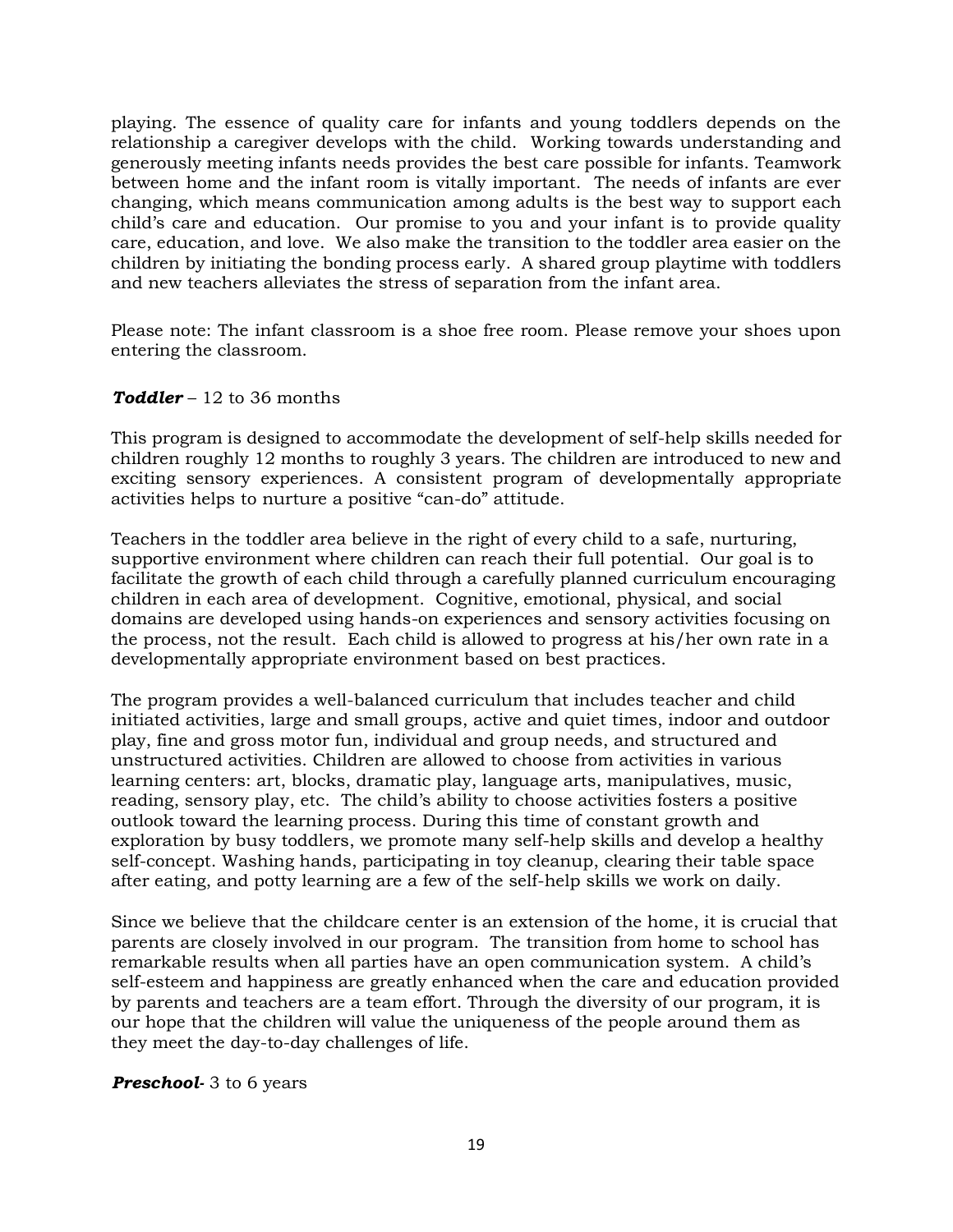This program offers a variety of hands-on activities and experiences. Through play, children ages three to six create, explore, and pretend. Planned activities and consistent daily schedules are balanced with free time to create a developmentally appropriate setting that enhances the preschooler's love of learning.

The purpose of the preschool is to provide a safe and caring environment for children, while meeting their individual creative, emotional, intellectual, physical, and social needs. We believe this development happens by creating a warm and trusting atmosphere where children can establish a sense of security through a combination of hands-on experiences and active involvement in play. We also believe in making every effort to involve parents in the education of their children. A child's self-esteem is to be valued and enhanced. We therefore use positive guidance techniques and look for the strengths in all children. We promote play as an important avenue for learning and enjoyment.

Through play, children discover, pretend, test, classify, organize and interact with others. Play calls for imagination, initiative, and purpose. We acknowledge the importance of a child's unique and intrinsic sense of wonder. We, therefore, provide a variety of hands-on activities and experiences to encourage exploration, manipulation, problem solving, and sharing. We believe in offering choices for children, giving them a sense of empowerment and self-control. This is accomplished by balancing structured and unstructured daily activities, and offering individual, small and large group interactions. Most importantly, we believe in and respect a child's right to be a child. We encourage discovery, fun, laughter, and success.

## **Transitions**

Upon completion of one program, the child is gradually introduced into the next age group. A transition schedule will be provided to parents at the beginning of the process to ensure they know what will be happening during the transition week. Billing will be adjusted when the transition is complete and the child spends his/her first day in the new classroom. Transitions occur throughout the year to meet the needs of the children and the center.

#### Media in the Classroom

Videos are shown in the classroom to educationally enhance the early childhood experience. Occasionally, videos are shown for entertainment purposes, but these are age and group-appropriate. The quality, quantity, and purpose of videos shown to children are important considerations in a group care setting. When a child brings in a video to have shown to the other children, there is much we need to consider. Does it have educational relevance? Does it mean that too many videos have been shown that week? Is it appropriate for the group of children (too long, scary, etc.)? Does it contain some material other parents may find objectionable? Parents can help us in this effort by letting their children know parents need to talk with Head Teachers about bringing videos into the classroom.

Our guidelines are as follows: The use of media is limited to developmentally appropriate programming that has been previewed by adults prior to use. Another option for activity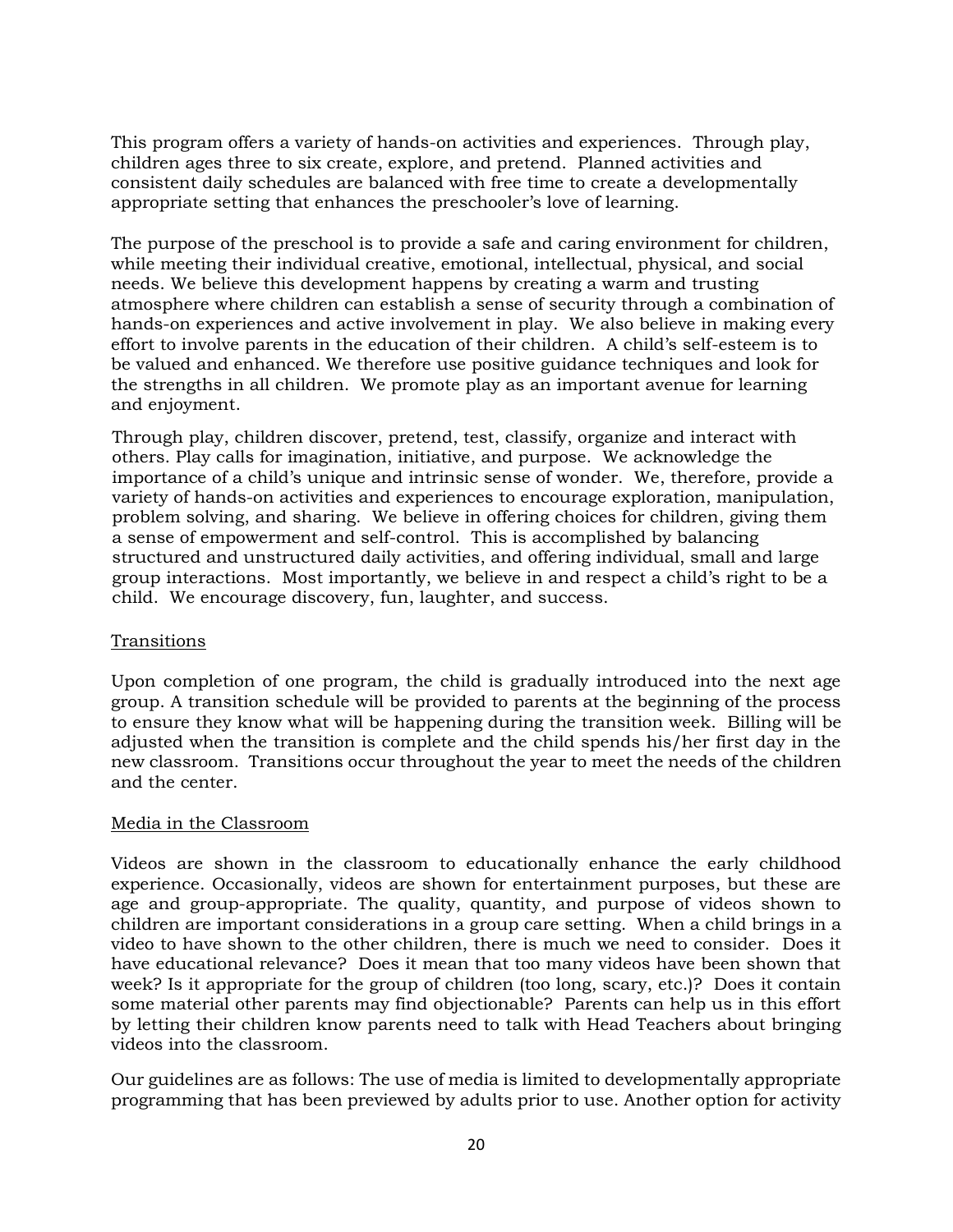is always available. Media has the potential to be effective educational tools for children. Media will be used constructively to expand children's knowledge.

#### Assessment Policy and Procedures

Definition: Assessments are defined as the process of observing, recording, and otherwise documenting what children do and how they do it as a basis for a variety of educational decisions that affect the child and the program. Assessment provides tools to support children's learning. They are used when developing curriculum.

Procedure: Assessments are done both informally and formally. Family language, culture, and experience is always considered. Individual child ability and disability is always considered. All formal assessment results will be maintained private.

Formal Assessments: The formal assessment tool used center wide is the Brigance. This assessment tool is used throughout the State of Nevada. It is used for all newly enrolled children within 3 months of enrollment. For all currently enrolled students, the formal assessment is done a minimum of twice a year. Head Teachers are responsible for completing the assessments with the assistance of center staff and families. Formal written results will be shared with families. The assessment is completed one on one and sometimes in groups as well.

Informal Assessments: The informal assessments include a variety of methods. Some of these include intake interviews, family surveys, observation and notes, daily communications, Brag Boards, conversations with children, picture documentation, work samples, classroom memory books, classroom boards, etc. Head Teachers are responsible for informal assessments with the assistance of center staff and families.

Benefits: The assessments assist the center with referrals for formal professional screening if necessary. The assessment monitor children's development and learning. They adjust curriculum, environment, and interactions to ensure all needs are met. They keep families and all teachers aware of children's progress. The assessments assist with sharing information to solve problems and/or brainstorm with other staff and professionals. The assessments encourage emergent curriculum practices in the classroom. They assist staff to align curriculum and teaching practices to the interests and needs of the children in our care.

Assessment Privacy Policy: All formal assessment results will be utilized and shared between center staff and families to problem solve, share information, and brainstorm ways to serve the children. Confidentiality will be maintained. Within the center, this information will be shared, as it is both appropriate and necessary to share information so we can better meet the needs of the children. Assessment results may also be shared with identified professionals, only with consent from parents. Parents are welcomed and encouraged to view the children's individual results, ask questions.

Concerns with developmental delay or special need. If you suspect a child has a development delay or special need, you must bring it to the attention of your Head Teachers. Head Teachers are to document the concerns along with an explanation for the concern. The documentation should include possible next steps and information regarding resources and referrals for further evaluation.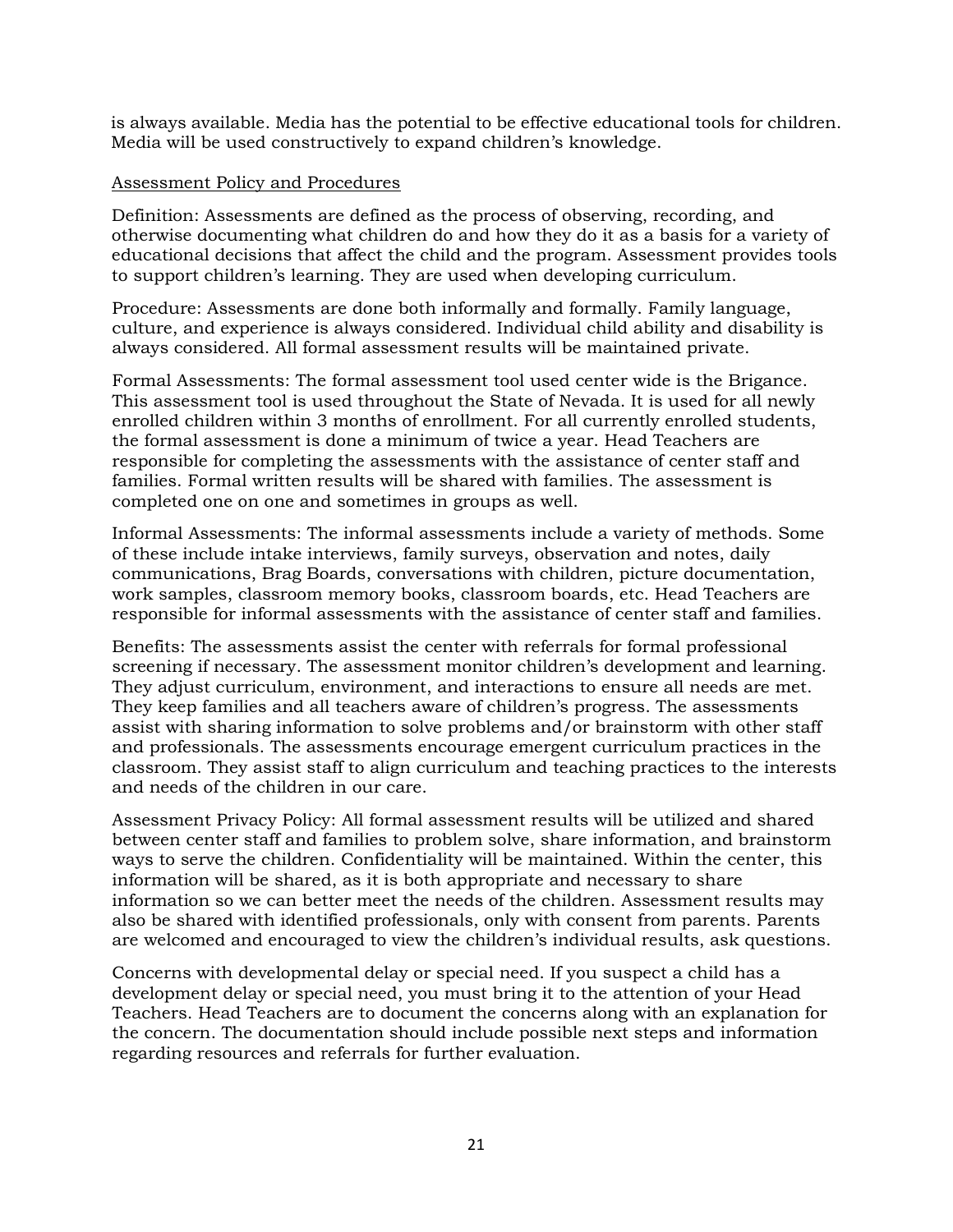# Collaborations

The Center has professional collaborations with a variety of area agencies. These partnerships are developed to support our program as well as provide services to the community.

## Early Intervention Partners (EIP)

The goals of the EIP program are:

- - to increase the number of childcare options available to families of children with disabilities in the community;
- - to provide early intervention services to children with disabilities in natural settings, alongside typically developing peers; and
- - to recruit and train childcare providers to include children with disabilities in their childcare settings.

Please note: If a child is placed by the EIP program, this does not guarantee a spot once a child completes their time with the EIP program.

#### Practicum Students

Students enrolled in the Early Childhood Education Program at WNC, WNC Nursing program, and other related Nevada institutions are required to spend time as part of the teaching team or observing. These students are supervised by a WNC faculty member and participate in a variety of activities. Students from local High Schools also come up to the center during the school year to observe, interact with the children and perform a lesson.

#### Student Employees

Students enrolled at WNC have the opportunity to work in various departments at the college. We are excited to employ these students at the center as caregivers, office help and assistants.

## Parent Involvement

Parent involvement at the center is one of the most important components of the program. We feel that parents and teachers working together facilitate learning and role modeling for children. We also feel that parents' involvement in their child's program is crucial for success.

*We have several goals for parents:* 

- To feel good about their role as parents
- To gain insight into the behavior of children in general and their child in particular
- To provide an atmosphere of acceptance, caring, and support where parents and teachers work as partners in the care and education of children